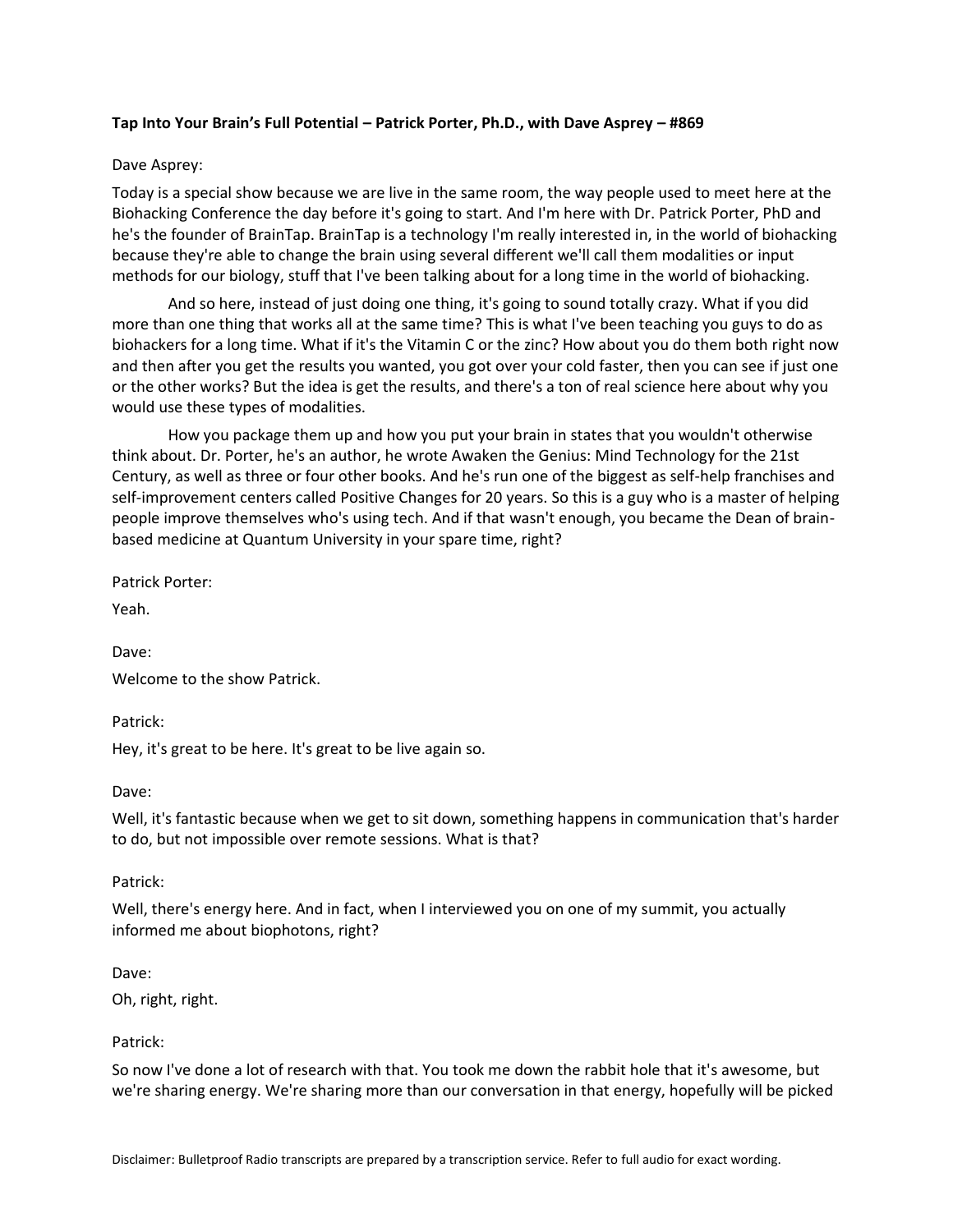up by the podcast and others will feel it as well because there's a synergy that happens that's actually palatable. People can feel it when they're live.

Dave:

There's a magnetic thing, there's probably some kind of electrical thing, there's certainly a microbiome in the cloud around us thing. Gross.

Patrick:

They actually prove that now. You share the microbiome with your five favorite friends. So when they were saying you're the sum total of your five favorite friends, it's also your guts.

Dave:

For sure.

Patrick:

Pretty scary.

Dave:

They can even identify who was in a room up to two hours after you leave the room just based on sampling the air which is totally crazy. So there's some kind of interaction that's unstudied I'm going to say there.

Patrick:

Yes.

Dave:

But then we have biophotons which may or may not transmit between people because different parts of your cells make single photons at different times that do something.

Patrick:

Well, we do know that we emit infrared all the time.

Dave:

There you go.

Patrick:

In fact, TB12, our science officer created clothing that Tom Brady actually wears every day because our bodies emit infrareds. So we're healers just by being in the presence of other people.

Dave:

So there's something good happening. I know interviews in person are always better and so I built a studio. Of course, you know I'm in a country that's locked down forever apparently. And we'll see, but the border should open soon. So anyway, it's an honor to get to in person at the conference. And I want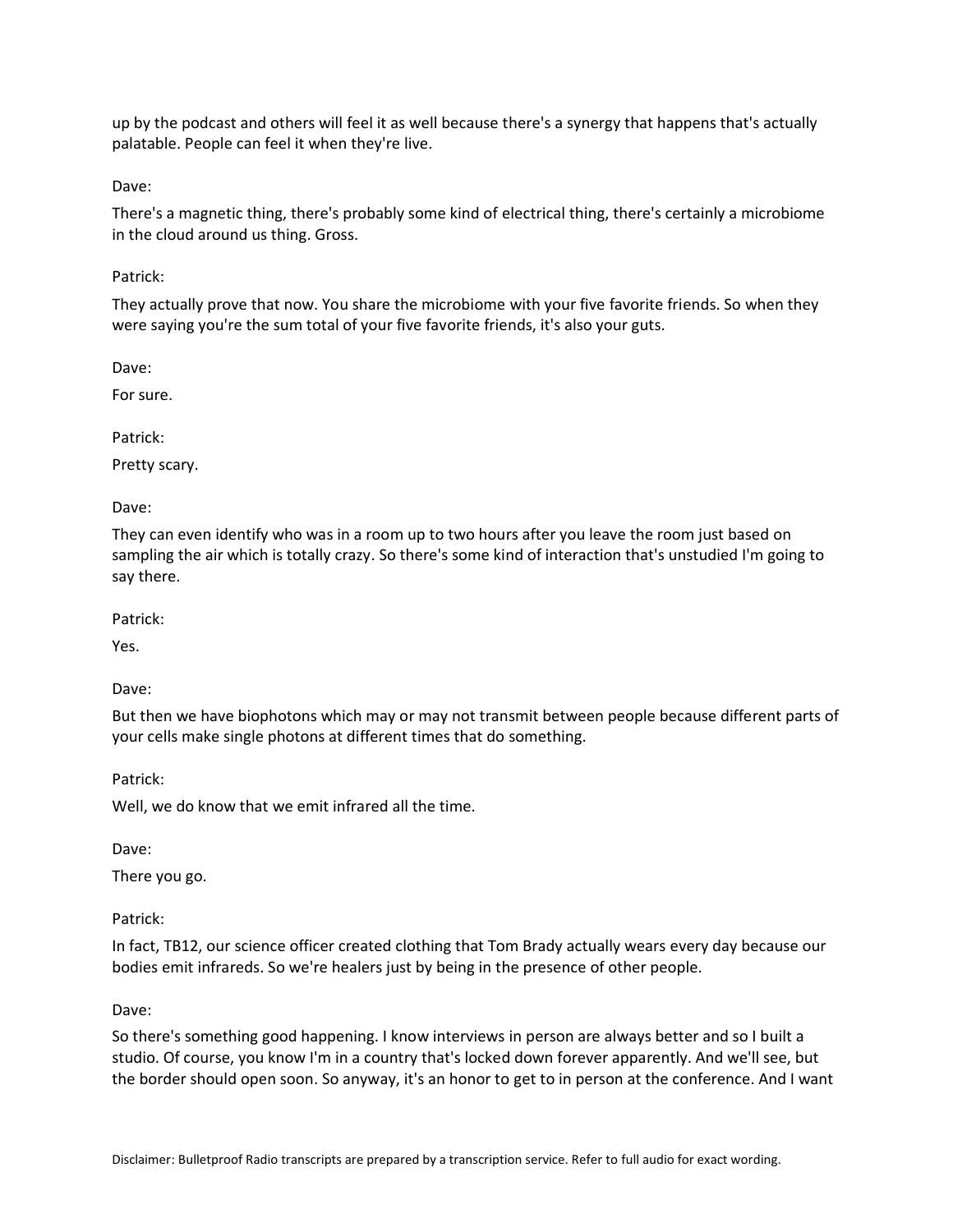to thank you guys for our top sponsor at the conference which shows your commitment to the biohacking community in general because there's a lot of biohackers globally.

Latin America, you go to Asia, you go to Europe, there's whole communities of people based on this work, and they're always looking for, "Okay, what works? What's valid and who's with us?" Is Big Pharma caring about biohackers now? They're trying to shut them down because they might think it's competition, it's not, it's disruption, that's different than competition.

# Patrick:

Yes, yeah. We're pulling the rug out from under you, we're not actually competing with you.

Dave:

Correct. So this is applicable, this being the BrainTap, but I would love it if you talk about the tech from a high level. So everyone listening knows what is this thing? Because the name is a little bit creepy.

# Patrick:

Right. When we talk about BrainTap, when you think about tapping into your brain's full potential.

# Dave:

That's the BrainTap, not a vampire tap.

# Patrick:

Yes, right. That's right. So everyone would agree, you go to a conference and you say, "How many people think they're using 100% of their brain?" Nobody raises their hand. And then finally gets down to about 5%. The reality is that we use 100% of our usable brain, but we don't use its potential.

Dave:

You don't use it very well, but you're using it all. Right.

Patrick:

Yes.

Dave:

Thank you for saying that, that we only use 10% of our brain. I was so pissed in fifth grade when I heard that. I'm like, "I'm going to use 12%." That was a limiting belief.

# Patrick:

Yeah, right. So the key is that what happens though is people get habituated to their behaviors and their lifestyle. So right now obviously what's happened in the last year and a half, but even before that, people had already habituated to being stressed out, they had become addicted to being stressed and that starts with their brain function. And that locks them into a brain frequency really that causes fear, frustration, and anxiety, and we all know if you want to cause problems in your body, just start ... Those three are the big three that cause it.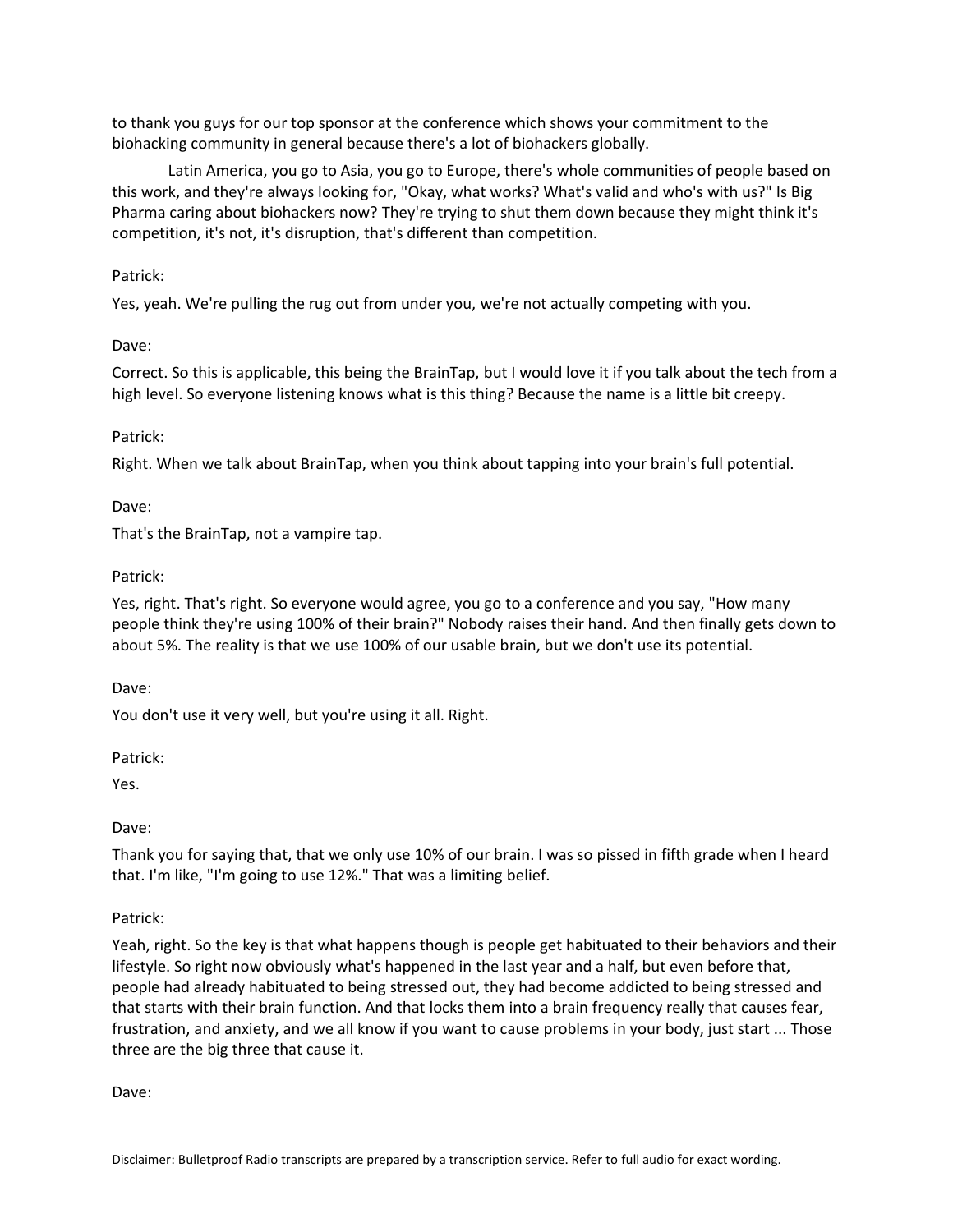Let me ask you this, you say it starts in the brain and I tend to agree with you. However, there's also a hormonal thing. So you get a cortisol response which starts in the body that then changes of the brain, but if the brain is stressed, it makes cortisol that, or it doesn't make cortisol, but then the brain triggers the release of cortisol. And you end up with this chicken and egg thing. Is this physical or is this emotional?

### Patrick:

Yeah, let me clarify. There's three brains, and when I'm talking about brain, I'm talking about all of them at the one time. Our real brain is the one in our heart, 40,000 neutrino cells, that controls the show. That's why more people die on Monday morning than any other day of the week. If the heart's not in it, the brain's not in it either, the body shuts down.

Dave:

I thought that was just because Mondays sucks.

Patrick:

Yeah, that's because they're not living their dream, they're not living their focus.

Dave:

Interesting, okay.

Patrick:

But also, the gut brain actually is independent.

Dave:

Okay.

Patrick:

It can work, if you're paraplegic, you wonder, "How does the body work without this spinal cord that when everything's working?" So this brain can have stress too, right? That's where our immune system lives. Right? The psycho immunology, when these two can communicate correctly which means these three are communicating correctly. Now we get that synergizing effect. The brain appears almost like for lack of a better word, it's like a drone or like a Google tablet, it really doesn't do anything. It just goes gets the information somewhere.

And the gut does most of the work. So that's why when we talk about the different waves of wellness, that's the first one, you can't think a bad diet. There are a lot of people out there that think they can, they go, "Oh, I meditate. I visualize." But they never do anything. There's a saying, you know, faith without works is dead. You can't just think it, you've got to be it.

Dave:

It makes a lot of sense in that there is distributed intelligence it's in the body. If you touch something hot or see a snake, your body will move before your brain registers the actual change and it's really fascinating to look at that. So okay, there's some dumb thing in your fingertips that keeps them from getting cut or something, but it's a dumb little intelligence and then there's a big one in the gut.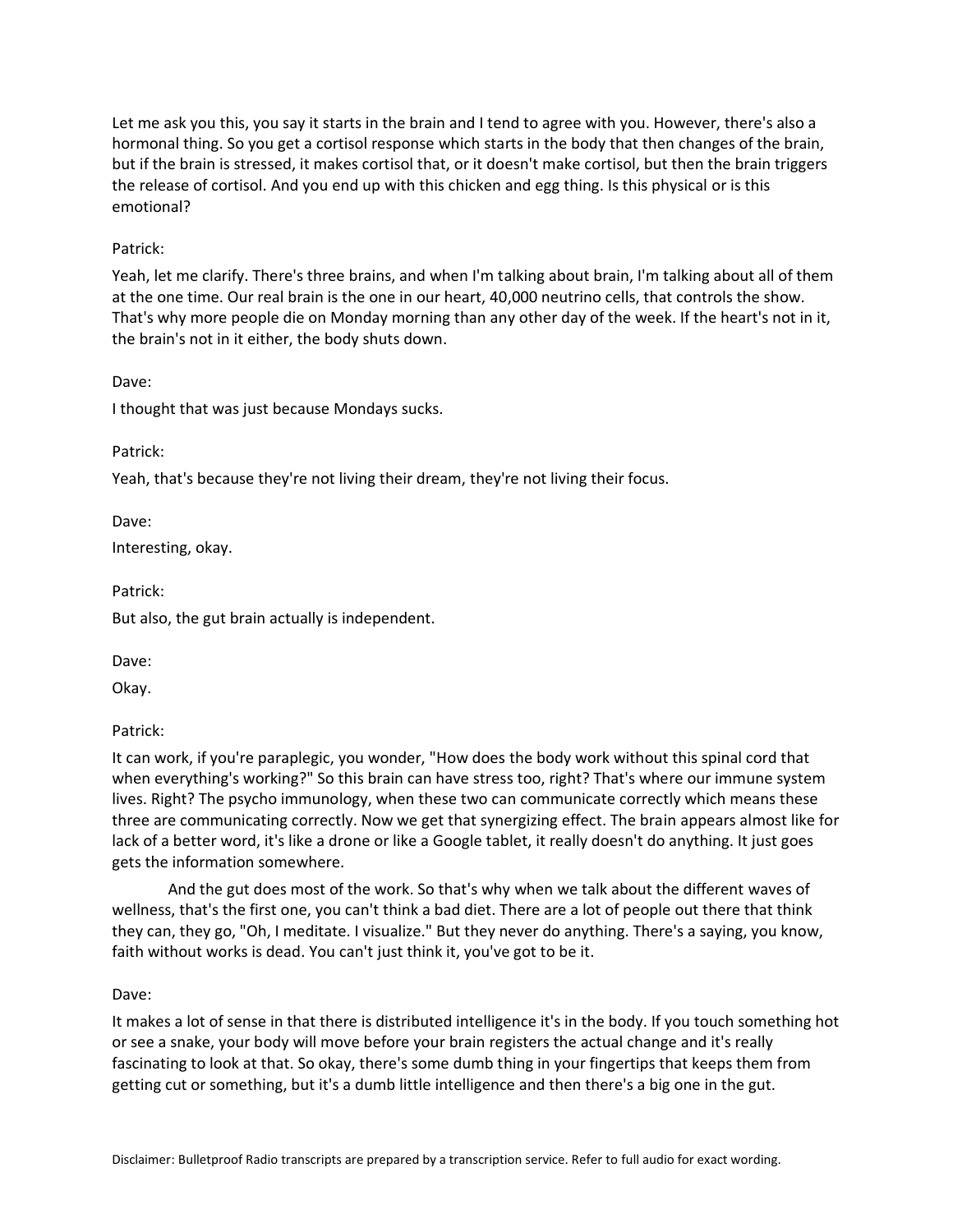So now we're looking at BrainTap where and I'm going to grab these things. They've got lights that actually go over your ears, there's a light thing that stimulates the light in your eyes, and then you're using really carefully engineered sounds and vibrations. It's got vibration sound, light and actually light through the normal light receptors plus light through acupuncture points on the ears. How's it going to affect the gut though, or is there some crosstalk? What's the connection?

### Patrick:

Well, what happens is when this brain is going through the different brain wave frequencies, for instance, if we cross over alpha, our brain up here is going to tell our gut to start making acetylcholine and that's what we're doing with Brazil right now with the neurotransmitter study that the government's paying for is we're looking at what are all the 54 different neurotransmitters and how are they upregulated or downregulated with stress hormones? So this brain, remember, it's not doing anything itself, it's just telling the rest of the body what to do.

So what happens is when you're in sync, that's where the coherence comes in like what all the work they've done to HeartMath that shows, "Hey, when this brain is communicating with this brain, now you get the gut brain working for you." It's more sophisticated than just saying one word, but if you're stressed out, for instance, just give an idea. If you're stressed watching the news, eating your meal, you could be eating the world's best meal, but it's not going to digest because you're upset and angry and so that's why you got to calm down, get into that calm space before you start to digest and metabolize food.

#### Dave:

All right. I'm going to have to ask you a real specific question about that. I was at dinner the other night with some friends and one of them brought their kid who was maybe seven or eight and the kid's watching videos on a phone and just eating, I think lamb chops. And I'm like, "All right, kid's eating meat, hooray. That's a win." And another friend who's into mindfulness is like, "I'm not sure his body knows that he's eating right now."

Patrick:

Right.

Dave:

So what is the ideal brain state to be in when you're eating?

#### Patrick:

Well, whether you pray or not, you should center and focus yourself because once the body knows when you're present and you're eating, that's the state you want to be in, and that's usually more of an alpha state than it would be a beta state. You shouldn't be reacting to information or being critical. Being really relaxed and doing that, and by the way, we've done Dr. Rosenthal who did several studies within Dallas showed when kids play computer games, if you saw what their brain looked like afterwards, you would not let them play computer games.

Dave:

What do their brains look like?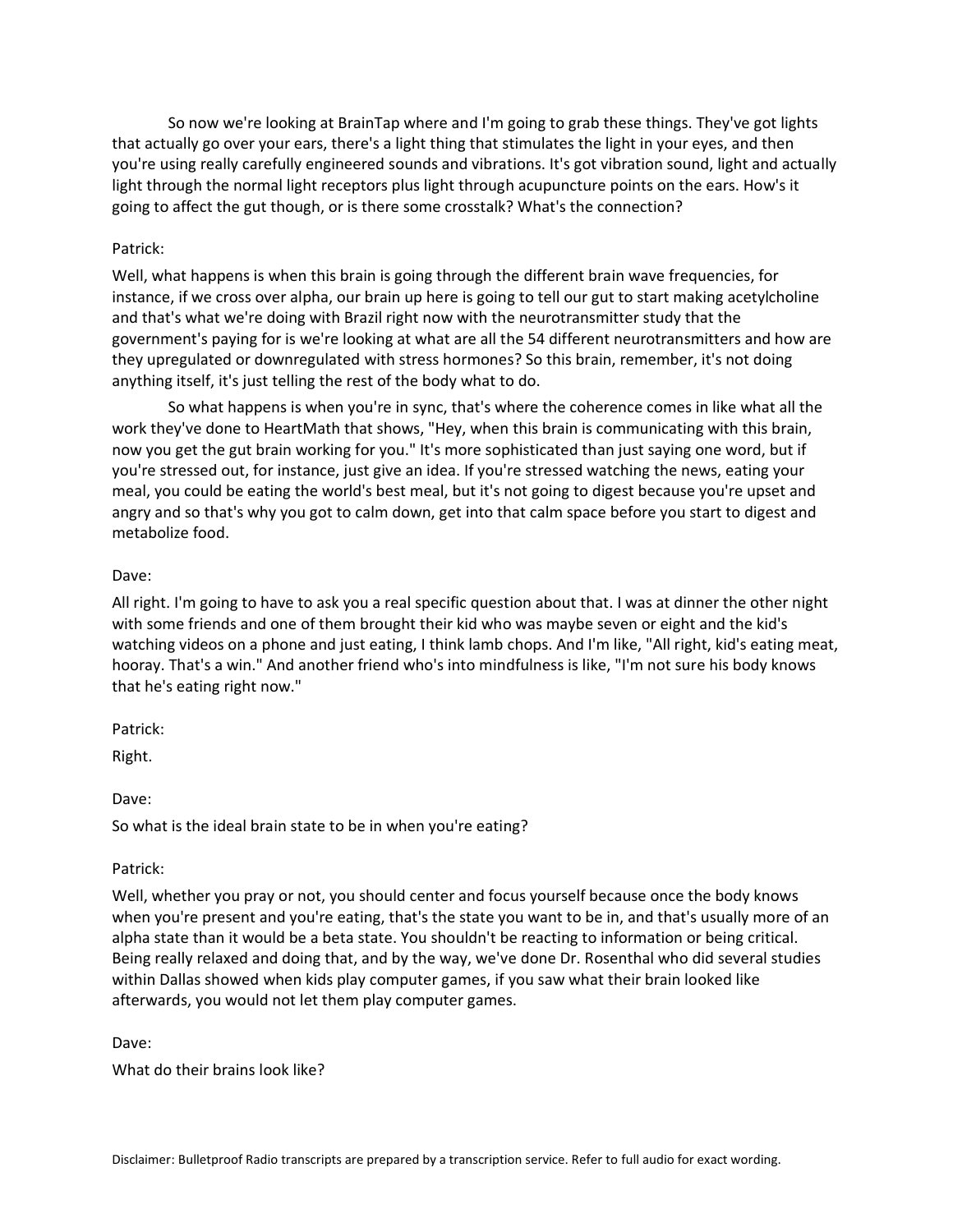# Patrick:

Oh, it looks like an alcoholic's brain.

Dave: What does that mean?

# Patrick:

It means they're high Delta. Their brain goes into inflammation. When you're thinking about looking at that tablet or that pad, whatever it is, there's hundreds of thousands of pixels. Our brain isn't discerning, it measures every pixel. It's monitoring just like when ... What's the name? Dustin Hoffman in the movie where they dropped the toothpicks on the ground, he says 1,200 toothpicks. And he goes, "How did you that?" He said, "I counted them." Our brain is doing that same thing all the time.

In fact, while we're speaking here, our brain is processing 25,000 pieces of information, but we're staying focused on the conversation instead of what's going on over there or down the hall or what's happening.

### Dave:

It's processing and discarding because it wasn't relevant.

Patrick:

Mm-hmm (affirmative).

### Dave:

I'd love to get your opinion because mean you're a heavy duty brain guy. And I read a book a while ago that described how one of the functions of the brain is to predict the future of microsecond in advance, and then only notice what doesn't match. Do you ascribe to that?

#### Patrick:

Yeah, they say we render 80% of our reality, that's where that comes from. So we're rendering actually the sides, that's why we have what they call a [Stick Tolman00:11:18] psychology which means the ... It's based after a Bible quote where when Jesus said, "You can't see the sin in another with a stick in your eye." So psychology took it and said, "That's where you go to find the salt shaker in the kitchen and your wife or husband says, hey, the salt's out there. And you said, no, it isn't. And then they finally come out and they say, "Here it is." You didn't render it.

Dave:

Interesting.

# Patrick:

And that happens in business all the time for entrepreneurs. They don't see opportunities because they become so fixated in myopic and what they're doing, they don't see all the other opportunities. So part of what we're doing is we're widening that scope because once you start to let the brain process and I think that, and Deepak Chopra said this 20 years ago, he said, "97% of what's going to happen to you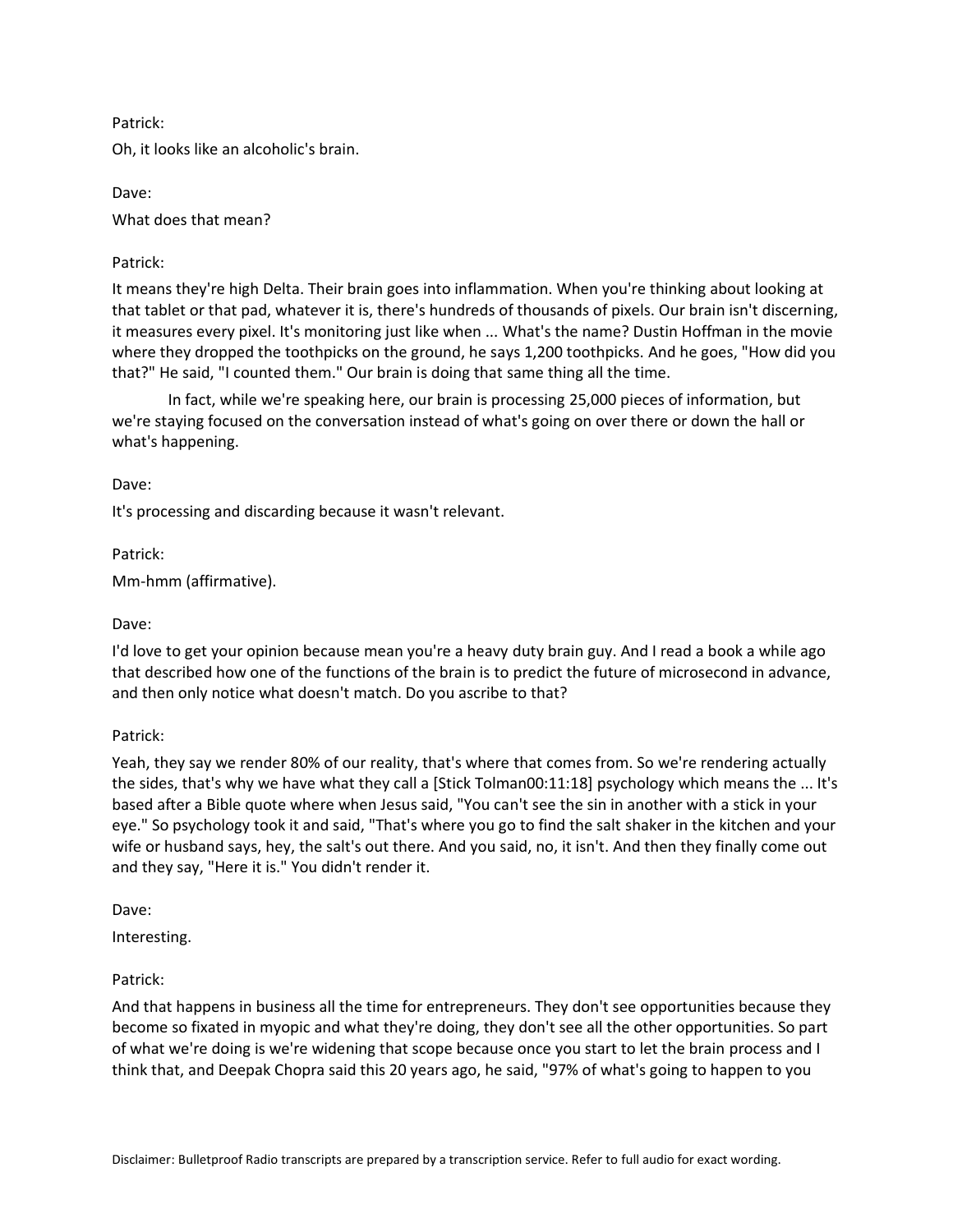tomorrow you know about today." So most people have to think, "What am I pretending not to know?" We've got this globally world class brain that can do incredible things for us, but they don't listen to it."

### Dave:

Yeah, you reminded me of Jack Canfield. We did an interview about parenting and it's because I don't know. And he goes, "Well, if you did know ,what would the answer be?" It's one of the best lines ever, I've used it on my kids and it just makes them mad, but it's still worth using them on my kids.

### Patrick:

Right. What if you pretended you did know? What if you couldn't fail? That's where those questions came from, people have figured out, "Hey, the brain works best in an opportunity state, when it's in a fear state or, or a very limited state, the brain ... There could be a great opportunity there." And I could tell you hundreds of stories about that, but when people, they mostly, when you go to a friend and you maybe you're having a problem, you talk to a friend, you go, "Wow, why didn't I think of that?"

It was something really simple maybe and you go, "That's because you were so myopic and your brain was so fixated on your own solution. You didn't see the other solutions that were there. So we call it the quantum gap if you think of quantum physics because we live in a particle reality, but there's also this wave reality that works in consciousness. So with consciousness being the underlying reality, there's infinite possibilities, but if you come in with a limited possibility like an addiction, that's a limited possibility like let's say smoking or drinking, any problem happens, the brain automatically goes to that one solution because that's what they think is the best.

But if you come with what they call the Zen mind where they call the beginner's mind, you don't know what to expect, so you're open to infinite possibilities. So that's what we're looking for.

#### Dave:

I totally get it. You said something about we have a problem with the rendering. So does that mean that the BrainTap is giving you a better GPU?

# Patrick:

Well, what it does, it's going to get the neurons to fire. So when you think about brain fitness, a lot of people think it's like brute force doing games, doing puzzles. Those are all really good, but they stress out the brain and we've shown that. So then once you stress out the brain, that's good, but the piece most people are missing, almost a 100% is recovery. So when a kid studies, when my kids would study after they were done, they immediately did product we had that wasn't BrainTap because they're 40 years old now, but when they were younger, they did the one we had, and now we took that short term memory information that went across the hippocampus and we stored it now in long term recall because now they've replayed in their mind and the brain says, "Okay, these neurons are now Hebb's law, those neurons that fire together wire together." So we're exercising it by sending energy across the brain.

#### Dave:

So that means with the BrainTap, I could put it on like post studying you're saying. So and how long? And I'm going to do it right now.

#### Patrick: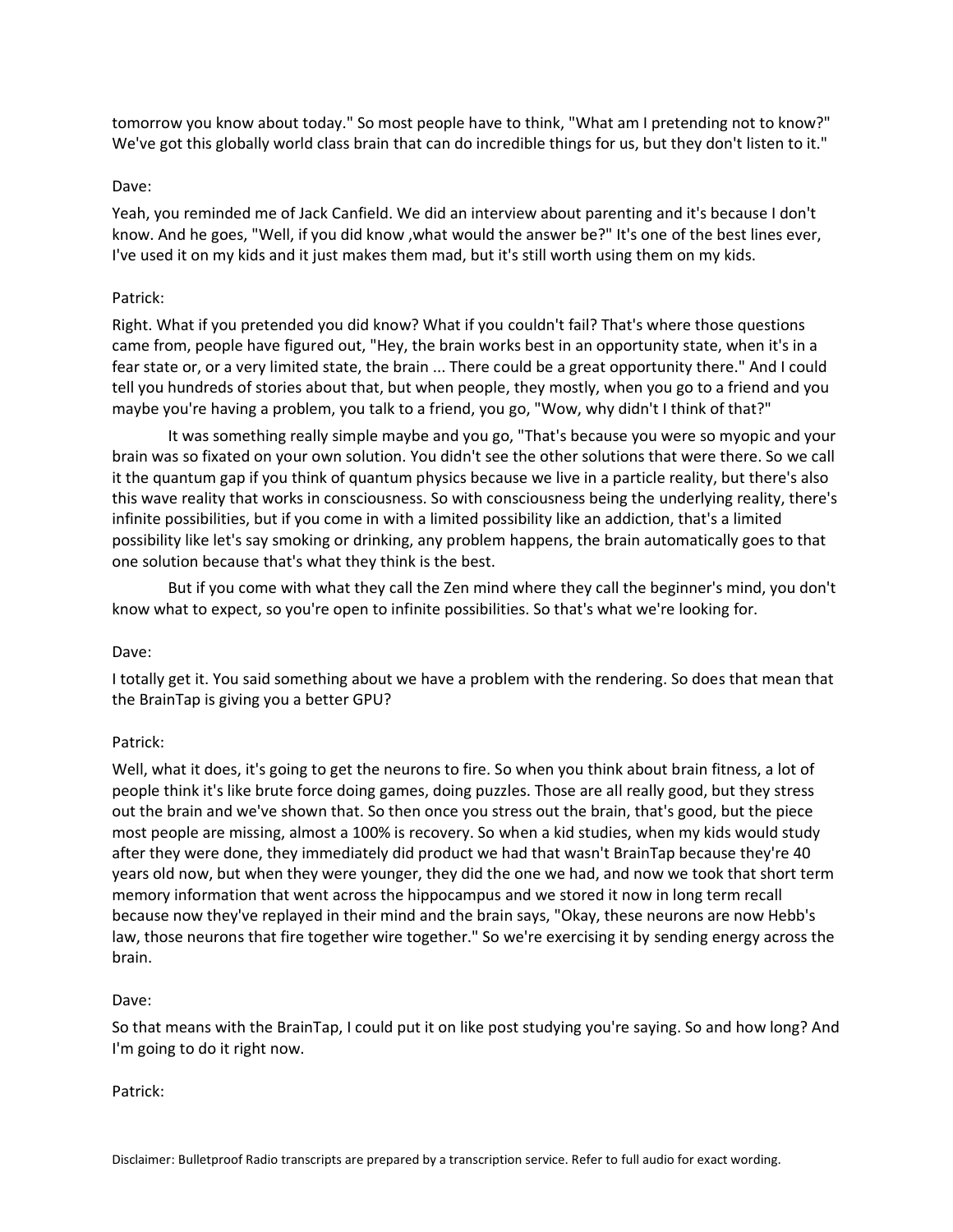We have actually have an accelerated learning series, but we also have let's say they want to do alpha or SMR training would be really good. We have music only tracks for that.

Dave:

So it looks like this if you guys are watching on video.

# Patrick:

Yeah.

# Dave:

Very Tron, but what's going on here is there's blinking lights that affect the brain very strongly through the eyes. And you've got four, one for each of the quadrants in the eyes, four lights. And then this is ... No one does this, that I'm aware of, this is new, but hitting the acupuncture points on the ears with light therapy, very, very legit and I've been doing stuff like that with lasers for 20 years.

# Patrick:

That's where we got the idea is our doctors were using it for laser, for addiction. And then we had autistic children that weren't able to respond to verbal conversations. So we're actually broadcasting 197 Hz frequency which is a [inaudible 00:15:38] frequency that tells the body, "Turn off sympathetic overload. Turn on parasympathetics." So we found that that would work without ... It bypasses the conscious, so it's a hack, right? It bypasses the conscious thinking and the body just relaxes, and these mothers, it was crazy when we did the experiments with them with Dr. JoQueta Handy, the kids would lay down, put it on and the parents say, "They'll never listen to that."

Boom, they're passed out for 10 minutes and they're not even moving, the parents go, "I'm not leaving till I get that. What just happened?" And that's because they didn't have alpha. So we call it a symphony of brain waves. We need all the brainwaves. There's not one that's better than any other, it's can you flow between them like the flow states. Even the people they do the Buddhist monks, they're able to get into that deep state of relaxation, they produce high gamma, but then they're able to get right up and do exercises or do some kind of martial arts or something.

# Dave:

But gamma is very energizing. It's a state that it's possible to entrain which is what you guys are doing. And it's also surprisingly possible to learn it with neurofeedback. But most of the industry thinks we can. So we had to build our own equipment at 40 years as then in order to be able to do feedback at those frequencies because it's hard to do. So the much more affordable way of accessing a Gama state is, well, I guess, to live in a cave for about 10 years because that's relatively cheap as long as there's something to eat.

# Patrick:

They're showing a lot of promise there or actually you go in, people are going into Thailand for a week in the dark.

# Dave:

Oh yeah, I've been thinking about doing that forever.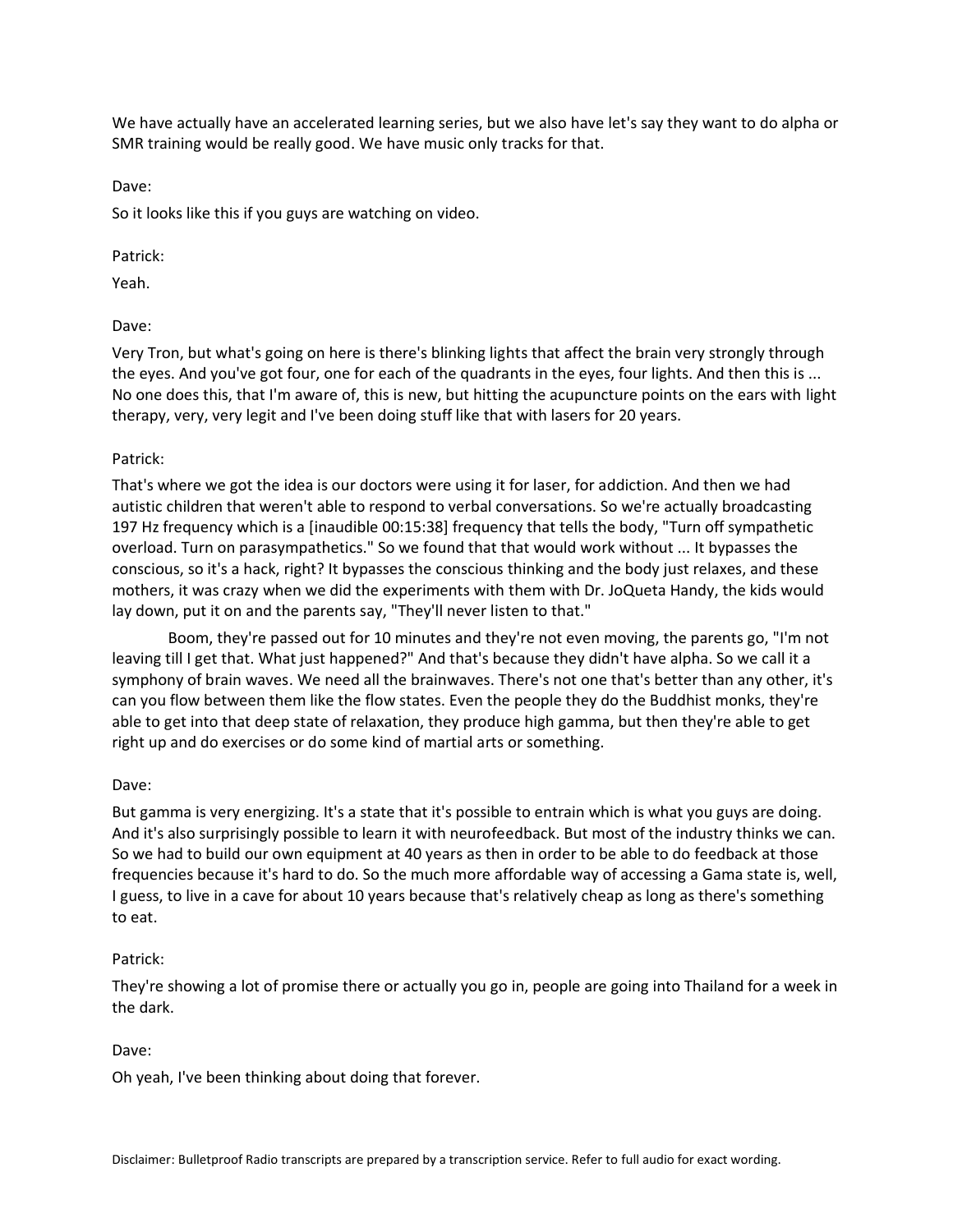### Patrick:

This high gamma happens when it ... And they start seeing lights.

#### Dave:

There's a place in New York state that does that as well. These are ancient, mostly 13th century Buddhist cave meditation techniques. In fact, Dan Brown has been a professor from Harvard, not the famous angels and demons guy has been on the show who, in addition to being the father of attachment theory translates those texts. So I have some of the books he's translated where he finds very old thing from sounds grid and yeah, there's great stuff that can happen in darkness in a cave for a week, but you and me and most people probably aren't going to do that very often.

And so BrainTap, very affordable, and the idea is okay, you can use the device to get your brain into a gamma state higher than you normally would. And once you feel the state, it becomes more accessible. And as you do it more often, the brain's like, "Oh, I guess I should get used to being able to go here." And suddenly it's within the reach and the range of what your brain can do. Am I saying it the right way?

Patrick:

That's right. Yup, yup.

Dave:

All right.

### Patrick:

Once it experiences it, the brain will have the opportunity to go back and visit it. If it's never been there, then it doesn't know what it's ... It's like if I told you about Hawaii and you've never been there, it'd be nice for me to tell you the story, but if I took you on the trip there, you get to see the waterfalls and rainbows that's much different.

Dave:

I want to go back to the conversation about autism.

Patrick:

Mm-hmm (affirmative).

#### Dave:

So I had Asperger syndrome for certainly all my childhood and probably till my mid 30's, maybe early 30's, I finally got nutrition and brain training and body and stuff down. And your description of those kids is really accurate because when your sympathetic is turned on all the time and it's just too much in information for you to pay attention to the world around you. So another person who came on the show a while ago described it as, imagine if you're in a blender with a smoothie and every now and then your face is pressed against the outside like, "Hey look." And then you just swirl around and go, "Hey look."

So to be able to pull someone out of that state and into, "Oh, let's turn the blender off and just smash your face against the edge." Now you can see everything consistently even for 10 minutes, it helps the brain filter out what's going on. And you're saying that everyone is so stressed, at least almost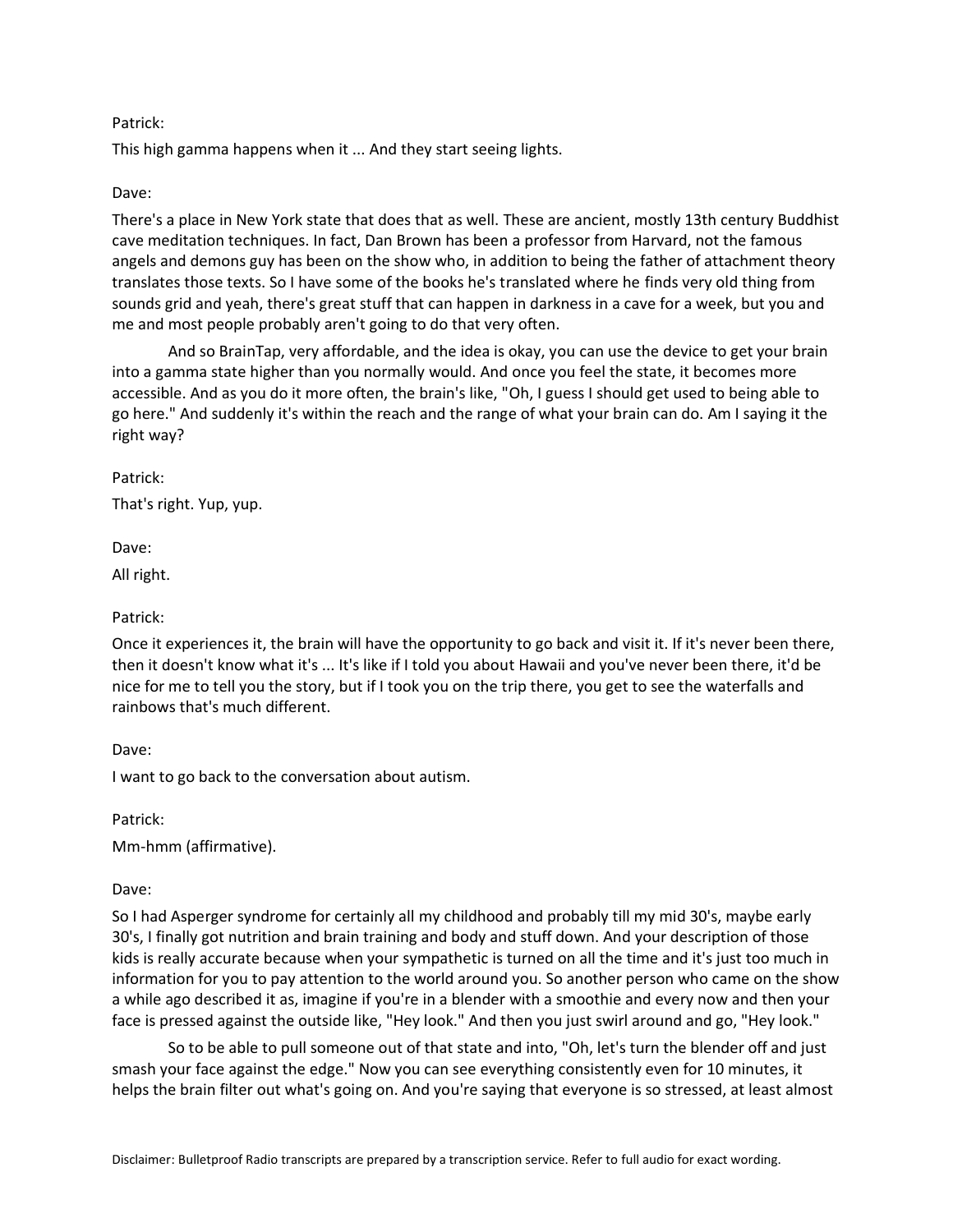everyone. And I would agree with that. We're stressed by overuse of devices and God knows media and algorithms that are designed to induce stress.

# Patrick:

Yup. Mm-hmm (affirmative).

# Dave:

All those things. And so you use BrainTap, how long does a typical person use it?

# Patrick:

Well, you can, you can use it as long as you want. I've been using some tech ... Form of this technology since the '80s.

# Dave:

I mean like how long per session per day.

# Patrick:

Oh, the sessions. Let's say you want to wake up in the morning, we call these digital coffee, because 10 minute sessions. There's a brain wave called SMR, Sensory Motor Rhythm.

Dave:

Yup.

# Patrick:

That's the one as we get older, atrophies. So when people are thinking about their balance, their vestibular system, that's part of the process. So we have those in the morning that wakes you up. We have ones in the middle of the day when our temperature drops by two degrees, and everybody's rushing out to get some stimulant, coffee, tea or chocolate or whatever.

Dave:

Yeah, like coffee people.

Patrick:

Yeah. I'm a coffee person, I like coffee too, but the [crosstalk 00:20:11].

Dave:

I'm messing with you [crosstalk 00:20:13].

# Patrick:

Yes, but in the process of what happens though in the middle of the day is if we could use our electrical system to upgrade our energy, that's what we show. So most of our programs are built for that session because in the middle of the day, imagine if you could have two mornings, most people know they get more work done in the morning. So if you can reclaim about 80% of the energy you had when you were in the morning, that's what we found in our studies has happened with BrainTap.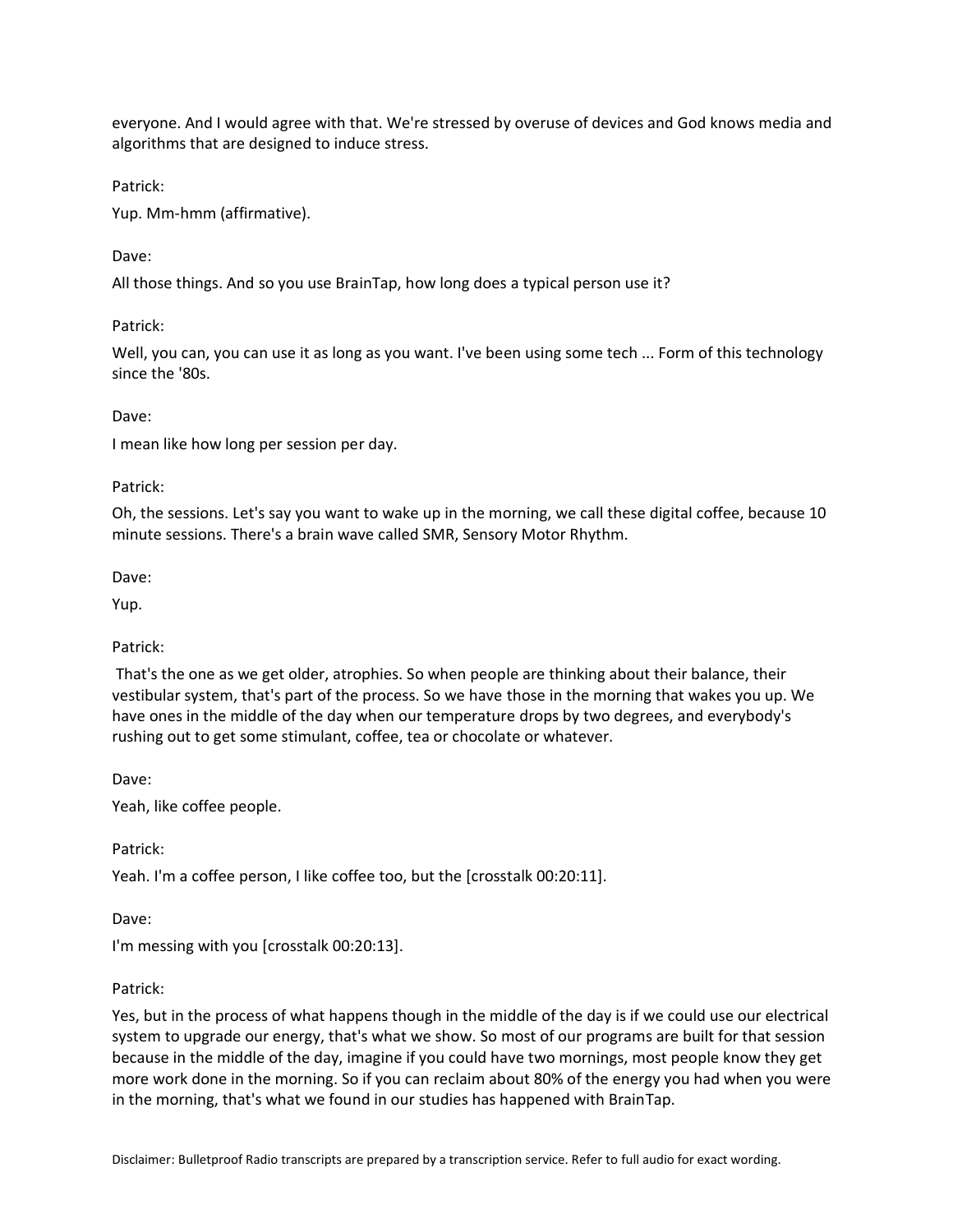And then at night, depending upon if you're light sensitive, then we don't use the light, the visor, but you just use the ears, the ear buds. But we have sessions that take you and drop you off into sleep. So those are the three primary times, but really, there's no bad time. It's just, you don't want to listen while you're driving or something like that because I'm asking you to relax. We do have sessions designed by Kathy Smith who she's been on your podcast before, too.

Dave:

Oh yeah.

# Patrick:

We have her exercise, physiology sessions, people listen while they're walking with SMR training.

### Dave:

She's like the first person ever to have in exercise record before cassette tapes, before CDs, before MP3s, MP4s, whatever else. So yeah, she's awesome. So you went to someone who's been training people for longer than anyone else on the planet for home use.

### Patrick:

Yeah, we were in park city and we were doing demos and she shows up and I said, "That's Kathy Smith." And they said, "How do you know?" I said, "I watched a lot of her videos even though I wasn't exercising." And then I said, she did a pre and post with our HRV yeah. And she said, "Wow." And I said, "Do you mind if we get a comment from you?" She said, "Well, I need to come back." And sometimes I'm thinking, "Oh, she's blowing us off. She got all dressed up and ..." Because she didn't look like your normal Kathy Smith when she showed up at first and then she put it on and we got the picture and then we became really good friends. And now she's a real proponent of BrainTap because the physical exercise and then yeah, I know she's going to be here too because [crosstalk 00:22:03]

#### Dave:

She'll be here. Last time I saw her was also in Park City. I walked into the wine star which is hard to do in Park City because it's the Utah. So it's a government wine star and I walk in and she walks up, but like you're saying, it was just like normal Kathy not, made up Kathy. I was like, "What?" So that's pretty cool. So you've got a session with her though. Do you use the BrainTap before exercise? You can't use it during, it's after.

#### Patrick:

After. Like what we did with Kansas. Most of the sports teams out there profess or college have some BrainTap in the organizations. But with Kansas City Sport, they actually put in a 20 station room that has the lymphatic drainage boots and they use BrainTap at the same time. And that's where we found the trainer that brought it in, he actually has the HRV and he showed the 80% improvement after the practice. So they did a scan before the practice, now they must do that before they leave the facility after their practice.

#### Dave:

They have to do BrainTap?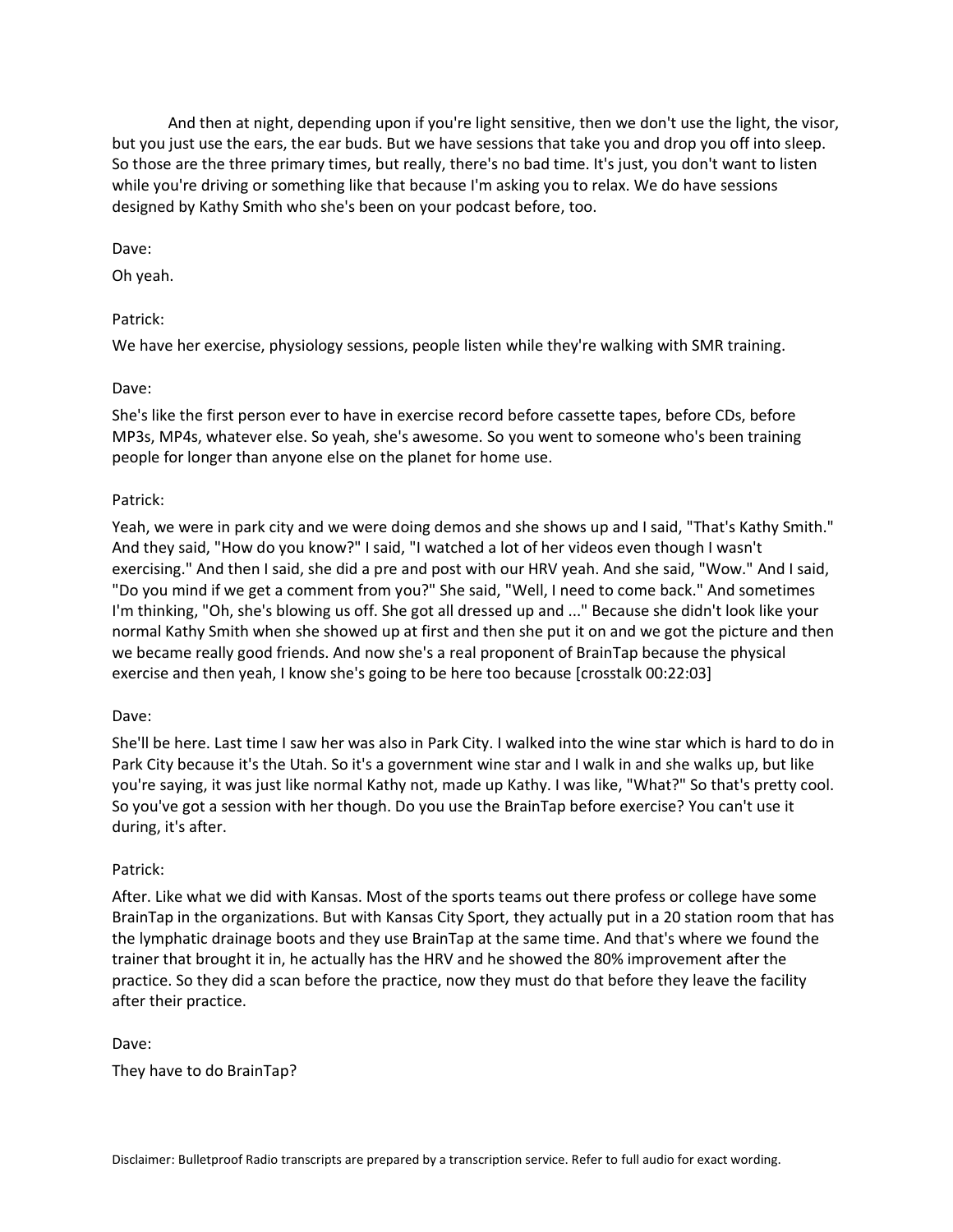# Patrick:

Yeah, BrainTap and their lymphatic-

Dave:

Okay, smart.

Patrick:

Not always the HRV, we don't do that every time, but that's-

Dave:

All right, let me explain HRV for listeners real quick. If you guys are long time listeners, you have to just pause for a second or you can fast forward 15 seconds if you want, but Heart Rate Variability is a measure of the spacing between your heartbeats and when you have lots of changes in the spacing, the body's calm and when it's very rhythmic and regular, the body's stressed. So you can get a signal that's relatively easy to get that tells you are you stressed or not called HRV. And so when we're talking about HRV, that's what we mean.

# Patrick:

Okay. Yeah, so part of it is we want to show energy, right? I tell people we live in an energy economy, right? When we wake up, if we can give a housewife or a mother or father more energy so they can play with their kids at night, that's a benefit.

Dave:

It's a big deal.

Patrick:

So that's what we're doing, and we know that sound, vibration and light are what our body needs besides the foods, we need good food. But all of that, once we have all of that, the synergy effect of our body is we have more energy. We have more ATP to heal, to recover, to enjoy life, to do the things we want to do with ourselves.

# Dave:

I think that you're tapping into some really primordial stuff, maybe more primordial than most people would think about with BrainTap. When we were single celled creatures, you wake up in the morning and you get sunrise, right? And so we're light sensitive and we have been forever and 5% of the cells in your eyes do don't even go into being seen, they go into telling the whole body what's going on right now? And they tap into the deep structures in the brain.

And even our skin is photosynthetic and it has light receptors and all of that. So there's that, and then vibration, you can look at any single cell creature. In fact, when we're culturing them, we'll vibrate dishes and move them around. So that basic motion is a fundamental sensor that's probably right after a pain sensor which is tied to touch. Substance P is the original pain sensor. So wait, vibration and light are fundamental things that plug into the brain way, way, lower level than almost anything else I can think of.

Patrick: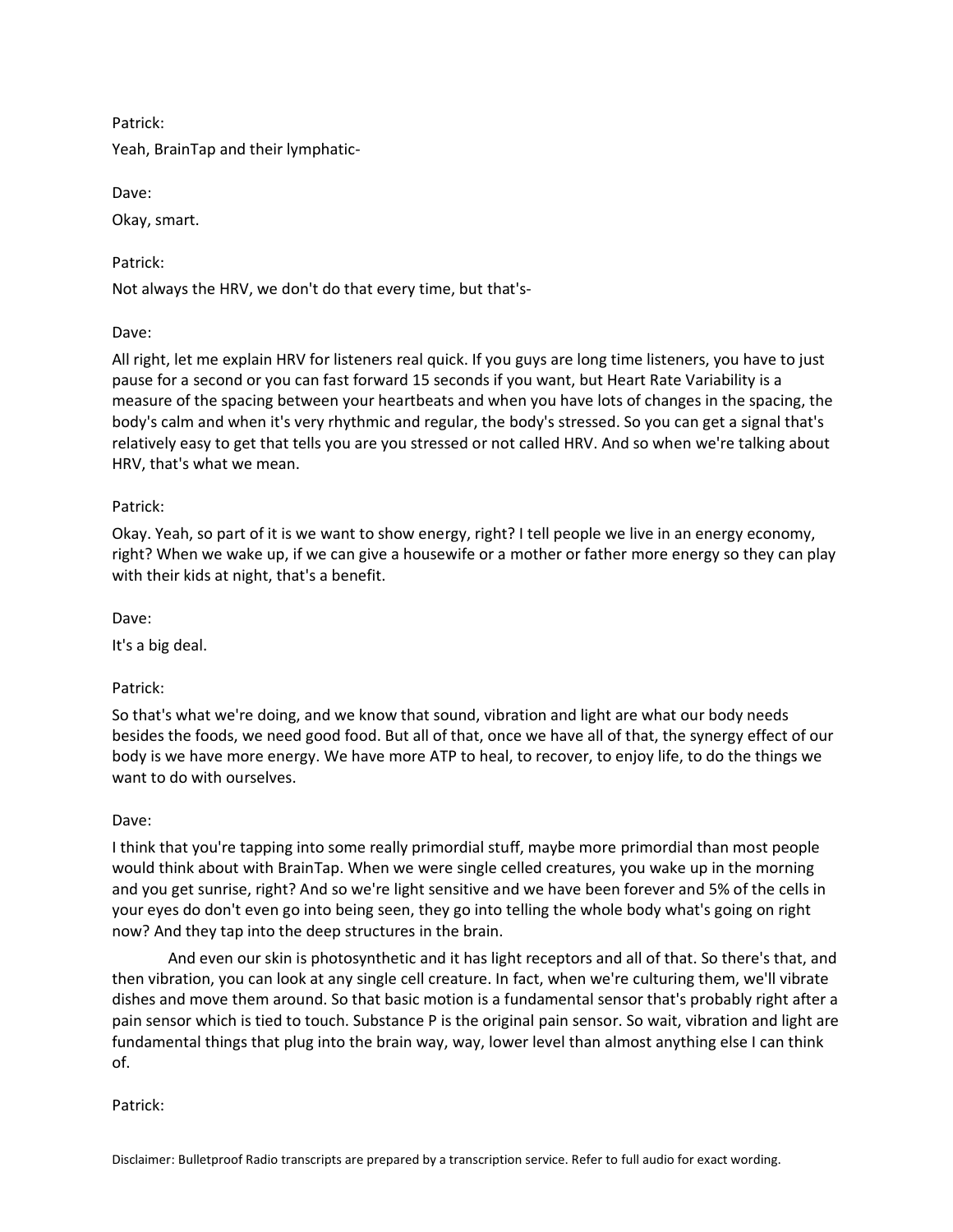Right. When we first came up with this back in the '80s when I was with a group called Lights on Research, we were looking only at sound. But then we found out that the light receptors in the eyes you're talking about actually activate 30% of our hearing, most people don't know that. So when they go, "Why do you have lights in the eyes?" So you can hear it. If you've been to a lecture and you couldn't see the lecturer then you couldn't hear them. But as soon as you adjusted your sight, now you can see the lecturer, now you can hear them that's because our primitive brain, that limbic brain is not listening to everything.

Remember, it's too much. So it says, "I'm only going to listen to what I'm looking at because that's what's most important." But if something really bizarre happens like if we're downstairs having lunch and somebody says, "I'm here for the upgrade lab, we might turn and look because that triggers our reticular activating system."

### Dave:

That sounds odd to me because I'm one of those guys where I don't sound filter very well, that's part of the whole Asperger's thing. So for me, I'm in a room, it doesn't matter where I'm looking, I hear everything and it's actually tiring and I've gotten way better. I've done auditory training and things like that with BrainTap. As you're expanding your brain's capacity and its resilience or things like that, I could see say in my case which is not as unusual as people might think, but I'm consciously filtering versus what you're unconsciously filtering.

If I'm using BrainTap and I'm increasing resilience of the brain, that means I can be in a noisy environment for a long period of time, I won't get tired because my brain just has the energy to do it, right?

Patrick:

Right.

Dave:

And then the other part of it though is it actually could change the not resilience, but actually the capacity or the ability of the brain and there, that's auditory filtering and all, but we've got lights and sound together. Are there effects that happen for people's perception of reality when they use BrainTap regularly?

#### Patrick:

I don't know exactly how that would do, but I can tell you that in our study we did with a group here in Florida, we did a pilot study with women 55, 65, they were on the dementia scale and we found that within six weeks, they had that neuroplastic change which is measured in energy across like with [inaudible 00:27:15], not with-

Dave:

Yeah, with voltage.

Patrick:

Yeah. So we looked at a 49% shift in six weeks and that maintained as long as they did three a week of BrainTap session.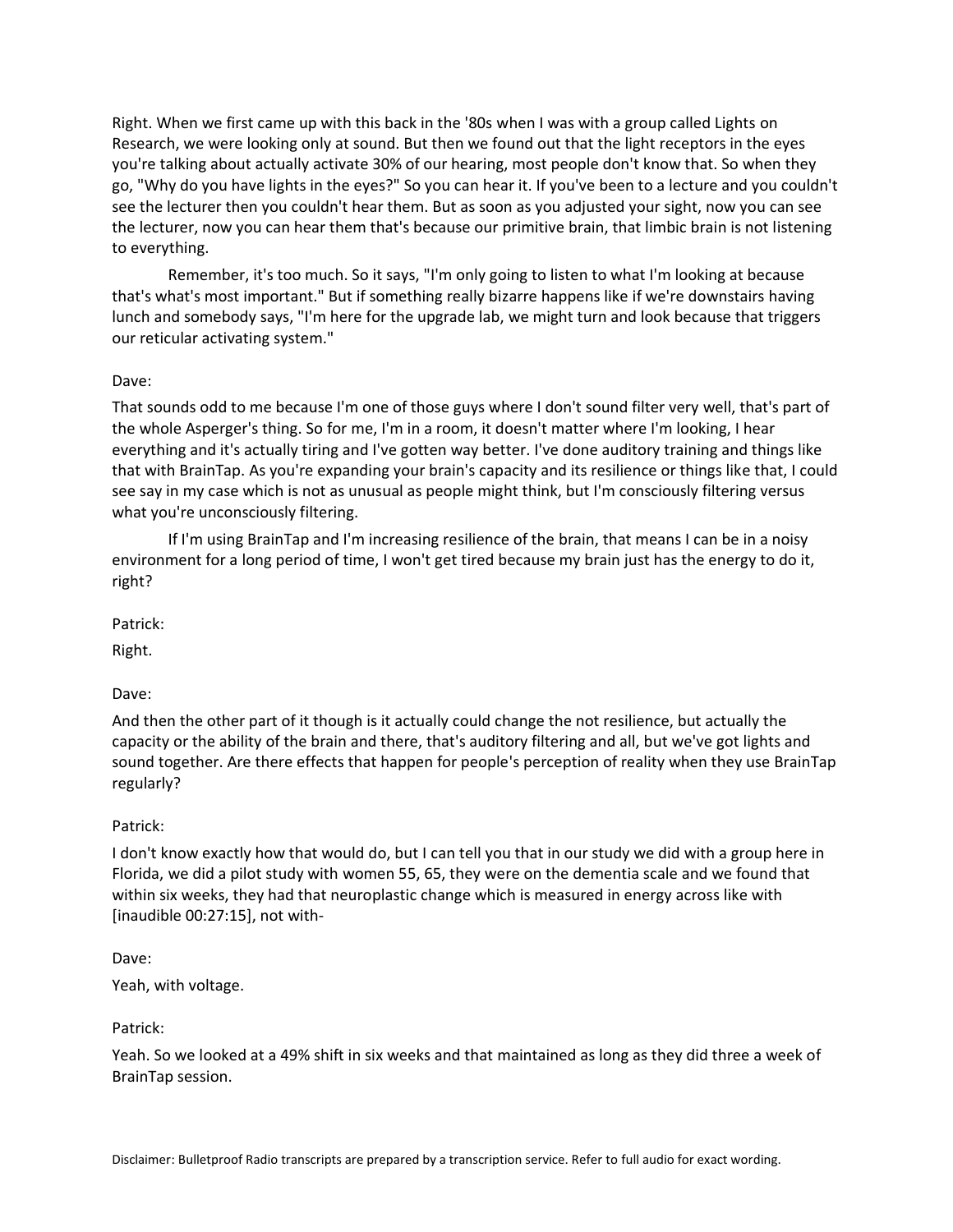Dave:

49% shift in-

Patrick:

Energy.

Dave:

In electricity formed in the brain?

Patrick:

Yes.

Dave:

Okay, so this is exercise for the brain, right? But not the lumosity kind of exercise for the brain which is intention and effort-focused. This is making the brain do stuff which makes it stronger, like going for a walk?

Patrick:

Mm-hmm (affirmative).

Dave:

Right.

Patrick:

Like for instance, I did a whole series back in the '80s actually for ATA because I'm a black belt on Taekwondo, so I did a whole series for them, and they sold it through their organization. And we took people learning those moves because they're moving their nervous system. You have to learn those in a way that you're not consciously thinking about them. When somebody comes up, you're not thinking, "Oh, I should do a cross black." Or whatever, you're just doing it.

So we have them visualize it because our brain doesn't know the difference, but we have to be in the right physiological state. If you're not relaxed, your visualization isn't going to work so well, your ability to mimic, those mirror neurons are not going to turn on. The biggest difference between people who are good at sports and people who are not is that mirror neuron.

So in your case, you have super hearing, some other people have this ability to have ... They watch somebody to do something they can mimic it. They just have that-

Dave:

Yeah, that's a good skill.

Patrick:

Yeah.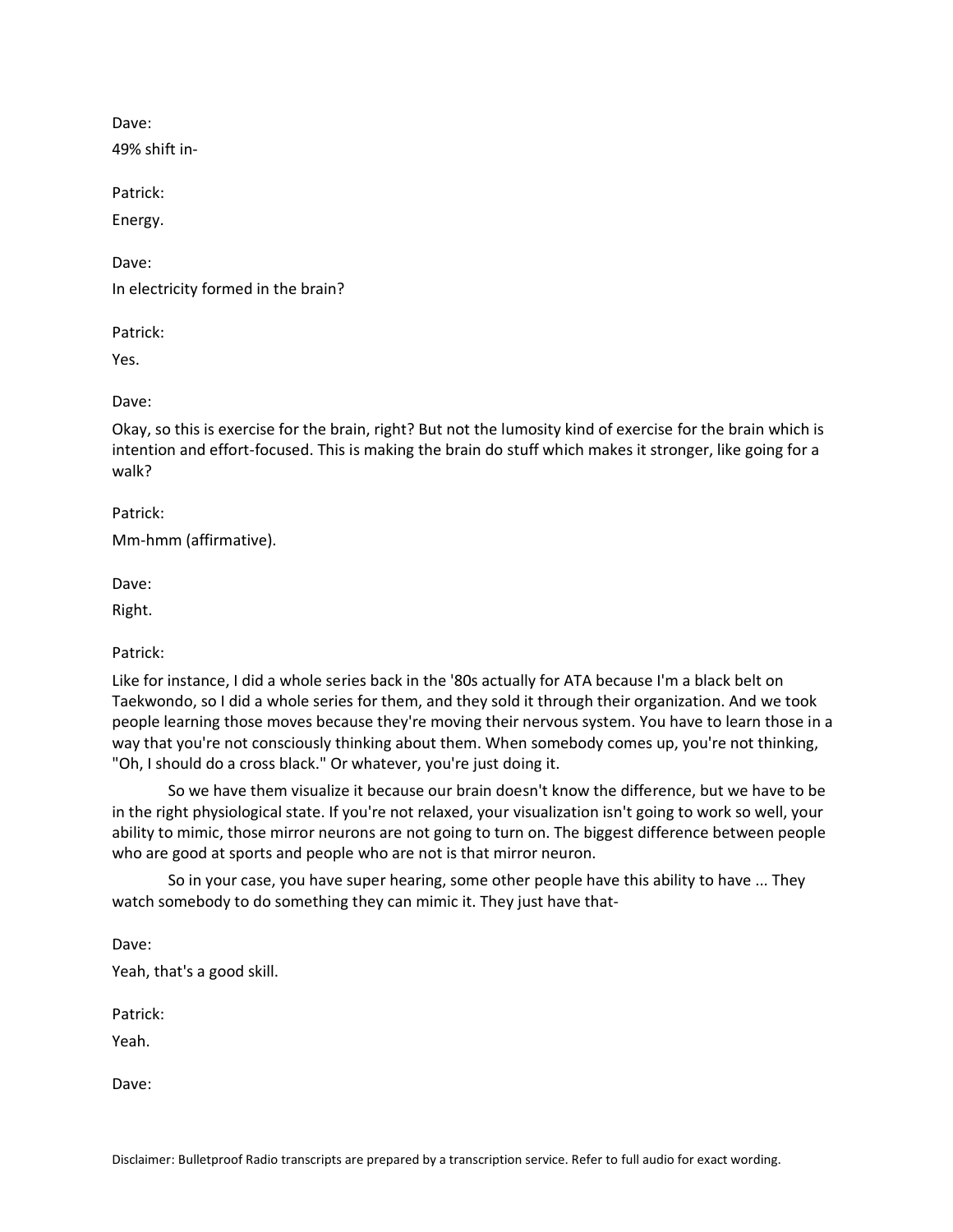Lets you dance, right?

Patrick:

Yup.

Dave:

I don't have that skill.

Patrick:

Right, or like our science officer speaks six languages, we're traveling through India going to university to university giving lectures and we're getting ready to leave. And he starts talking to Hindi to somebody. I said, "Francisco, when did you learn Hindi?" He says, "I didn't. I just picked it up." But his brain circuit that learns languages because he knows six languages, he just picked it up like a universal translator. So the brain is pretty incredible.

Dave:

People like that, they're like morning people. You just want to punch them don't you? That's just not fair. My wife is one of those where she's like, "Oh I spent a week in Japan. I almost know Japanese." "What are you talking about?" I can barely say sushi and I love Japan.

Patrick:

Yeah, that's the difference I found between the European education system and the American one.

Dave:

Yeah.

Patrick:

Maybe it's changing here now, but I didn't learn the language till I was in college and I only learned it to pass. I can don't know, all I know is banjo and cerveza. That's [crosstalk 00:29:29]

Dave:

Yeah, I've got enough Spanish to say, "Are you wearing a green shirt?" But nothing useful. Right, yeah. So there's something else going on. So in my wife's case, Daniel Amen who's been on the show, a dear friend, probably you must be friends with Daniel, at least have met him a lot. He did a scan and looked at her brain and was like, "Hmm, your language processing center, it was like someone took a bite out of your brain right there. It was a childhood brain injury."

Patrick:

Oh.

Dave:

So her brain has distributed language processing.

Patrick: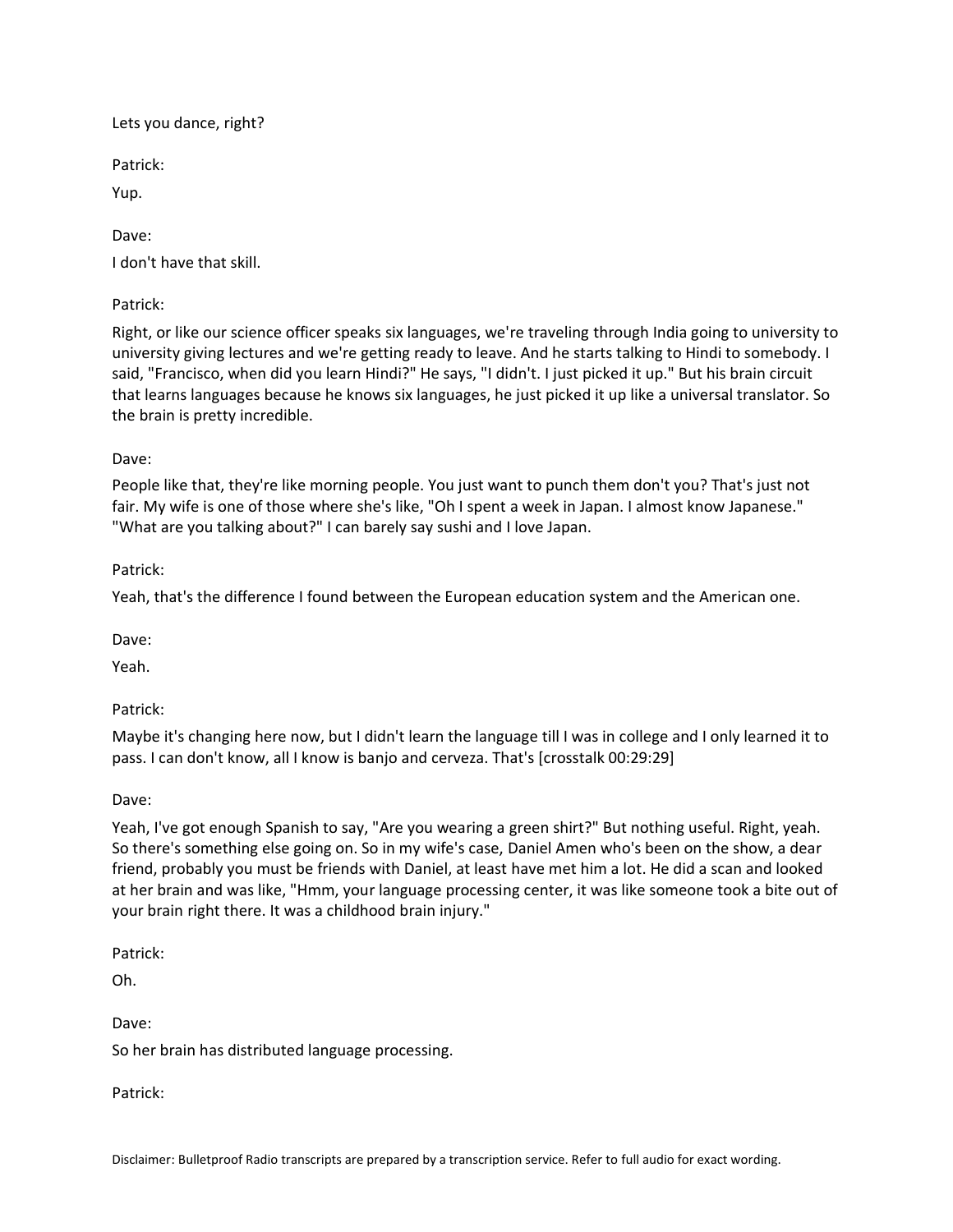#### Oh wow.

### Dave:

It took over as a kid and that means she can do simultaneous translation which only one in 20 million people can do which is where you hear one language and speak another language at the same time of what you're hearing. It's crazy. Now, here's the question though, and I'm not sure you're going to like this question, but she has a weird brain because of that. Right? So it doesn't work the way most brains do. It works better for some things and probably worse for others, but we're all like that.

My brain does some things, but don't ask me to do the other thing because I just suck at it. Now, how do you know if okay, putting the BrainTap on, I'm going to do whatever the program is, how do I know that's going to work for my brain versus for your brain?

### Patrick:

Well, I tell people the difference between this and neurofeedback, just to put that in perspective is neurofeedback is like going to the gym, you get a personal trainer. Of course that's going to be more targeted to your brain, you get to focus right on that brain function. Now, what we do is we're going to take you through the circuit training. So this is like going to the gym, but you should already know what you're going to do, but we have a lot of professionals that recommend different things.

So let's say that you're doing alpha training or whatever, theta training or gamma training using neurofeedback. What you do is you do that training first and then you'd do this, but most people, we know there's a book out called The Master Brainwave by Anna Wise, she was the person that we consulted with in the early '90s. She's passed away now.

#### Dave:

Yeah, she's an older author in the space, right.

# Patrick:

Yeah, and she was from San Francisco and basically what she did is she went around the world, measuring people's brains with the capacity they had at that time which is called the mind mirror which is nothing like what we have today.

Dave:

Yeah, very primitive.

# Patrick:

Yeah. It was LED screens and told people what was going on, but what she found out as every person's brain that was a high achiever, captain of industry, performance in sports, they all had the certain rhythm to their brain about 45% beta, 30% alpha, and the rest went down like the mountain. And if that's not happening while you're awake, then you don't have the efficiency because you can't flow through these states. You want to be able to flow back and forth. So what we do is we train to that, what we call the master brain wave.

So what's nice about our brain like chiropractic is the best example is when we know because we've hook people up to EG when somebody's getting an adjustment, the brain basically lights up, puts so much energy into the brain. That's why some people like it, some people don't, but they're sensitive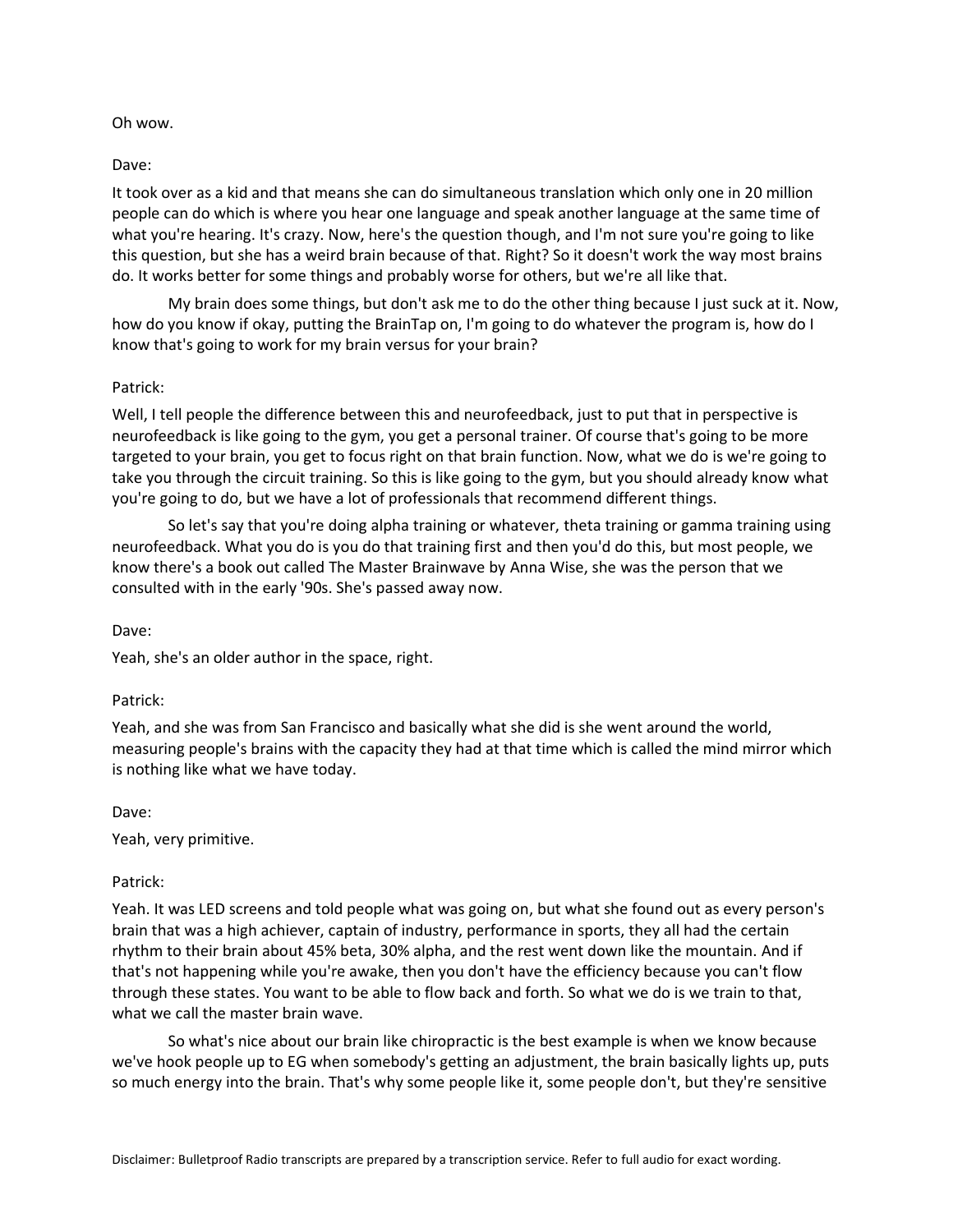in their nervous system, they're going to say, "Man, that chiropractor, what happened?" But if they're like me, I want to hear my bones cracking. But what happens is we know it reorganizes the whole brain.

Then the brain goes back to its optimal state, not the state it was in before the chiropractic adjustment, but we have a genetic code or a memory on all levels that says, "This is the perfect Dave Asprey, and this is how you would operate in whatever the optimum state is." So what we're going to do is we're going to give the brain the opportunity. We don't stick in any one state. One thing that is really important for people to know is it's not about one state.

It's not about 10 Hz frequency, it's not about 11 Hz frequency, it's not about 7.8 Hz frequency. It's about training the brain to go to all those frequencies and giving your brain the chance, what we found over time, we used to do it with Galvanic skin response systems and all those kind of things. But what we noticed was, everybody's brain regulates back to whatever is normal for them, but not normal like when they showed up because they usually showed up stressed out, I'm talking about clinical now.

They showed up stressed out, worried, whatever. And basically once they do that, it's almost like they offloaded luggage. All this stress left their body and then the brain regulates back. It doesn't change the brain in a way that says this is permanent. Some people over the years, there used to be a program called the dolphin mind, and it was one of the very first electro cranial electoral programs, and it was really cool, but what they found was it actually was damaging to the brain. That's why it's not in the market anymore, they have a lower voltage one, and things like that which is good for some things, but that causes damage just like magnetic resonance therapy. They have those programs, they do change the brain, but it's works on a damaged approach like lifting weights does.

Dave:

Well, it depends on the strength level and the frequency, right?

Patrick:

Yeah.

Dave:

Some of the heavy duty PEMF stuff that I'll use for muscles and joints and making your neck not hurt for time in your life, you might not want to put that right on your head and turn it to full strength because I don't think that's wise, but I know some people who like to do that, but that isn't my recommendation.

#### Patrick:

Right. Depending upon how our nervous system, whoever is doing it, their nervous system is in good shape. They can handle that kind of energy. But like you were talking about the cells, we have something called the cell danger response. If one group of cells starts to feel because let's say we're getting EMF and we can't handle that, and we're one of the 20% that gets damaged, then the cells start to shut down. And so, but if we're open to that and we know, "Hey, this is a safe place, safe environment, then the body can handle it."

And we're always people like yourself, always looking for ways we know this is going to happen. We're not going to avoid electric smog, right? But we have to have ways to combat that, and so there's different ways we can do that. So what we're doing is we're saying your brain's going to get out of regulation. In fact, we know for a fact that I would challenge anybody watching this to tell me I'm not true because we've measured thousands of brains.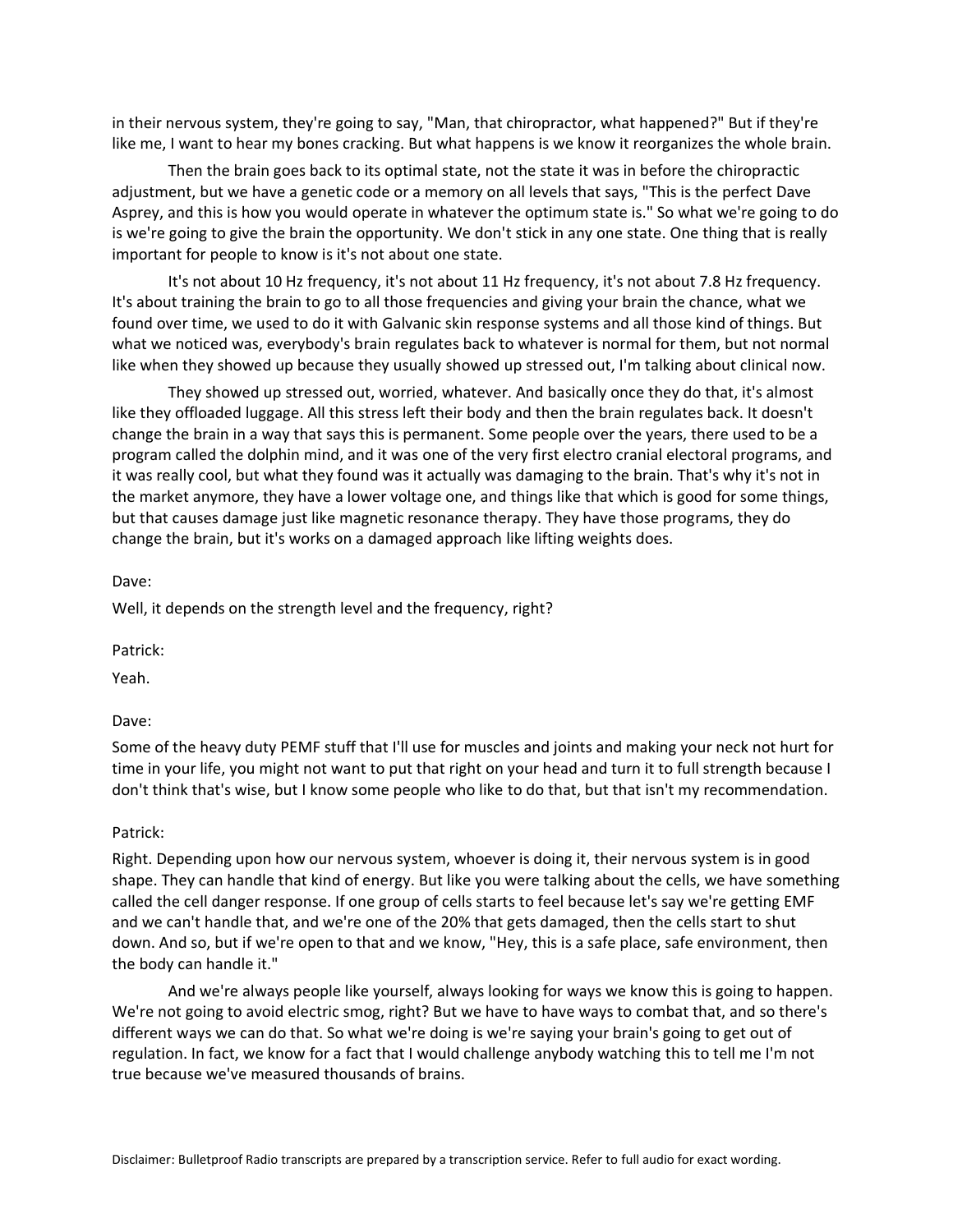Dave:

Even the most advanced meditators who live in caves, when they leave the cave, they get out of balance, that's why they live in caves.

Patrick:

Yup. We've actually had the chance in India to measure gurus brains.

Dave:

Yeah, I have too. Yeah.

Patrick:

Some of them are really good. Some of them would surprise you.

Dave:

So how many gurus had that little dalliance with one of their or 20 of their followers, it's actually a very common thing.

Patrick:

Right.

### Dave:

Right? And that's not to cast dispersions on them, maybe there were some spiritual tantric thing going on, I don't know. But there are certainly times when even the most honored people make mistakes. In fact, I had a Buddhist monk on who actually cheated on his wife. And we talked about it on the show a while back and it's one of those things where if the people who are the top athletes of cognitive state which I'm going to call advanced meditators whether it's any one tradition or another, I'm not highlighting Buddhist or Hindi or anything else.

What you find is that if the top ones are having problems with that, then the rest of us probably are too. And okay, maybe you're fully enlightened and you incarnated on purpose, all right, you're accepted. But other than that, I'm pretty sure this is a common thing. And your approach with BrainTap is interesting because you're saying like, "Let's take the brain through the entire road or the entire spectrum that's available on the roadmap of what the brain normally will do so that it can at least find those states and be comfortable in them, and the more you do it, the more it can be comfortable in them." And if you do it the right time after learning something or after moving, that the side effect of that is that it's ... Or maybe it's not a side effect, but it's at least learning better because you did.

# Patrick:

Yeah. We call it side benefit. The brain learns how to regulate. So what I was going to say was that everyone's brain when they get stressed, the left hemisphere starts to slow down. That's the reasoning power you're talking about. So that's why we can make poor decisions. Right? That's why people like you're talking about, people know it's going to happen. They'll have a few drinks so they have permission to go do the things that they wouldn't do when they weren't drinking.

So they set that up, it wasn't like the drinking caused them to do it, they knew cognitively, "Hey, I'm going to go have a few drinks that's going to liberate my moral code. Now I can go do these things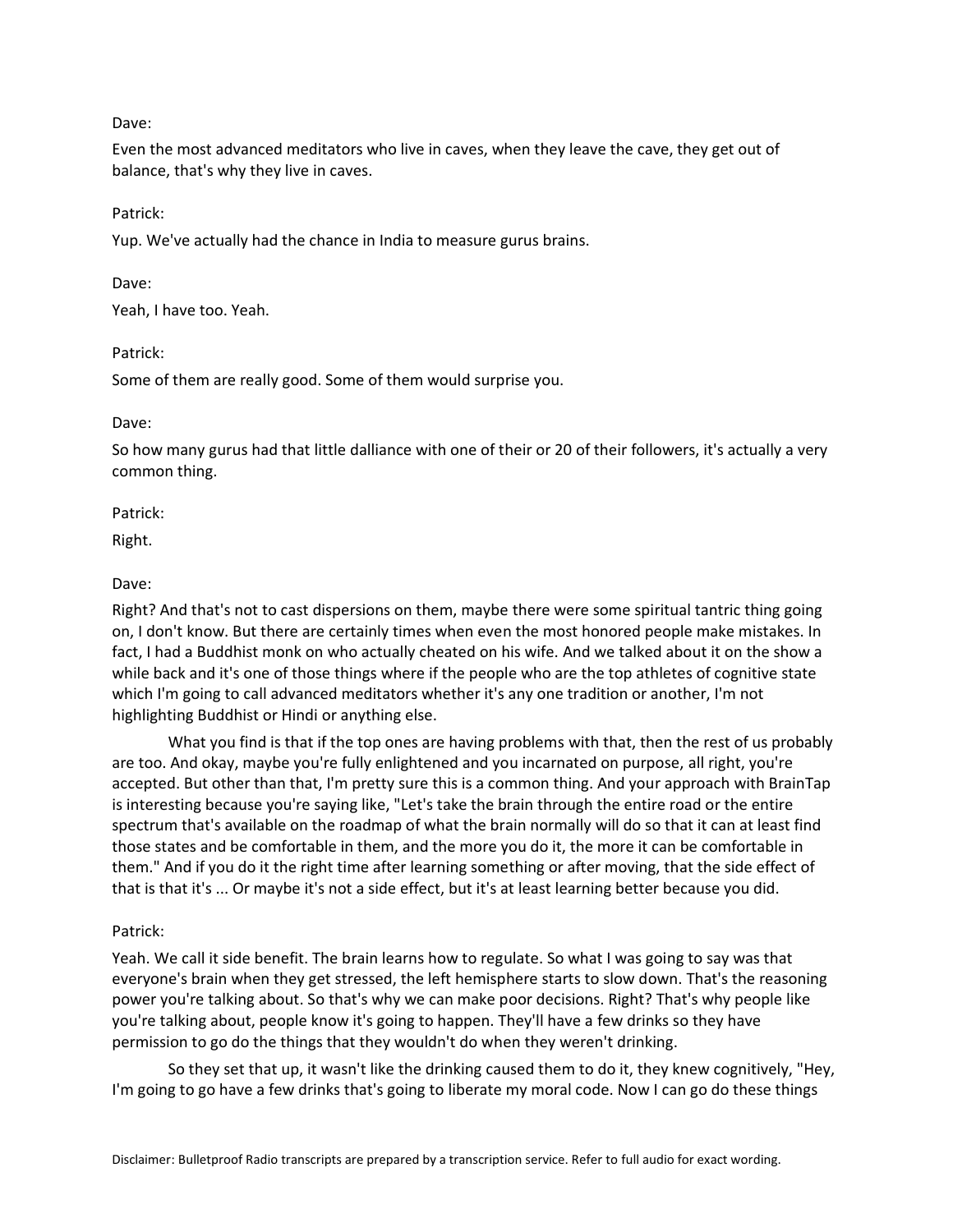and I'll be ashamed tomorrow. But today in this moment because we're all looking for ... We're creatures of we're creatures of passion in the moment ..." Most people want to ... Even though we all know that we run away from pain and we run toward pleasure, we are driven by pleasure.

What they do is they drive us away from fear to get us to pleasure or to relief, whatever you want us. You want to do that so when people think, "Hey, I need this release or I need this relief, I need this." And we know that, of course, sex is one of the biggest ways that people get this relief.

Dave:

That's why there's a whole panel on it at the biohacking conference.

Patrick:

Yeah.

### Dave:

[crosstalk 00:38:14] bring in an expert on sex, energy, tantra and BDSM. Let's just get it all out there. So I'm with you. Okay. People are driven towards pleasure. Is there an alcohol setting on BrainTap?

### Patrick:

Yeah. We have a whole-

Dave:

Sorry, I can use BrainTap and I'm like, "I'm sorry. I BrainTapped so now I can go tap that?"

Patrick:

Yeah, no, no, no, no, no, nothing like that. My wife would really like that one. No, I thought you meant we do have programs to help people off alcohol to make better decisions.

Dave:

I so got you on that one.

Patrick:

I guess you could ... We have one called putting future events into perspective, they could use that one for that if they want.

Dave:

It takes away all the fun, come on. So you have things to help treat addiction and with all the personal development work that you've done over the last 20 years, of course, addiction is part of it. So there's things that can help people get out of the stuck alcoholic brain and alcoholic brains have electrical patterns you can identify. They have things that Dan Amen talks about a lot, there's holes in them and things. So alcohol is not good for the brain. Do you drink?

Patrick:

I drink occasionally. Yeah.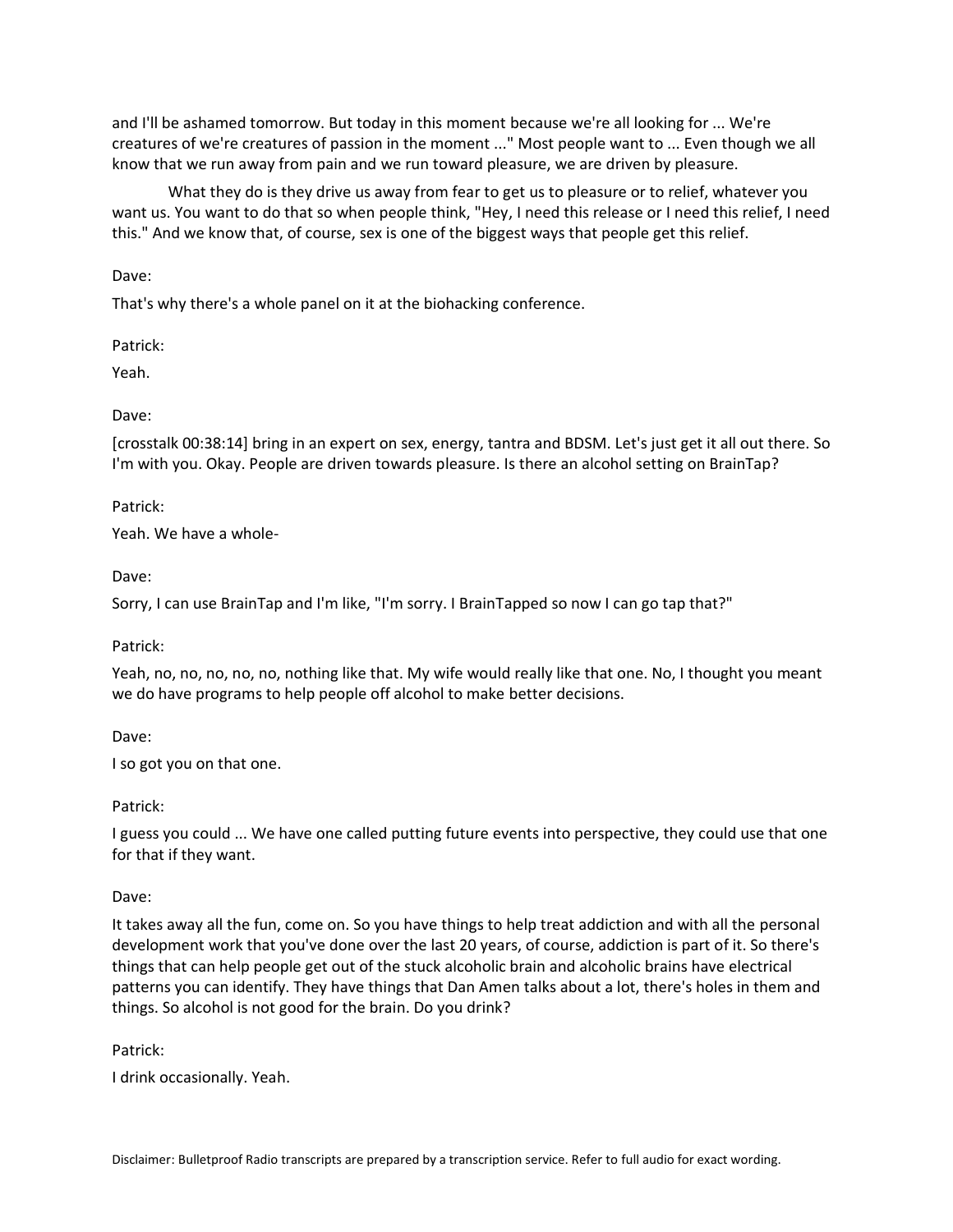Dave:

What's occasionally mean?

Patrick:

Maybe once or twice a month.

Dave:

Okay. So super occasionally, not the only once twice a week which is what a lot of people think.

Patrick:

No. Usually with my CEO. No.

Dave:

Yeah, CEOs will do that too man, you should watch out for those guys. By the way guys, he's right off camera here, and sending daggers over here, not really. But you're a black belt, and do you still regularly practice martial arts?

Patrick:

I do more Tai chi now.

Dave:

Tai chi, okay.

Patrick:

I don't think I'm going to be kicking people over their head at 60, but.

Dave:

So you went more feminine, is that?

Patrick:

Yeah, that's right. Yes. My wife says I'm not enough feminine so I got to get more of that. Actually, I had a chance to go to Wudang Mountains and train for 30 days with the monks there. So it was like in a Kung Fu movie the whole time. It was really cool and-

Dave:

Incredible.

Patrick:

So you go there and what I didn't realize was the kids they drop off there, they were training. This little girl, she might have been 4'9" or something. She jumps up and kicks the basketball hoop without any warmup.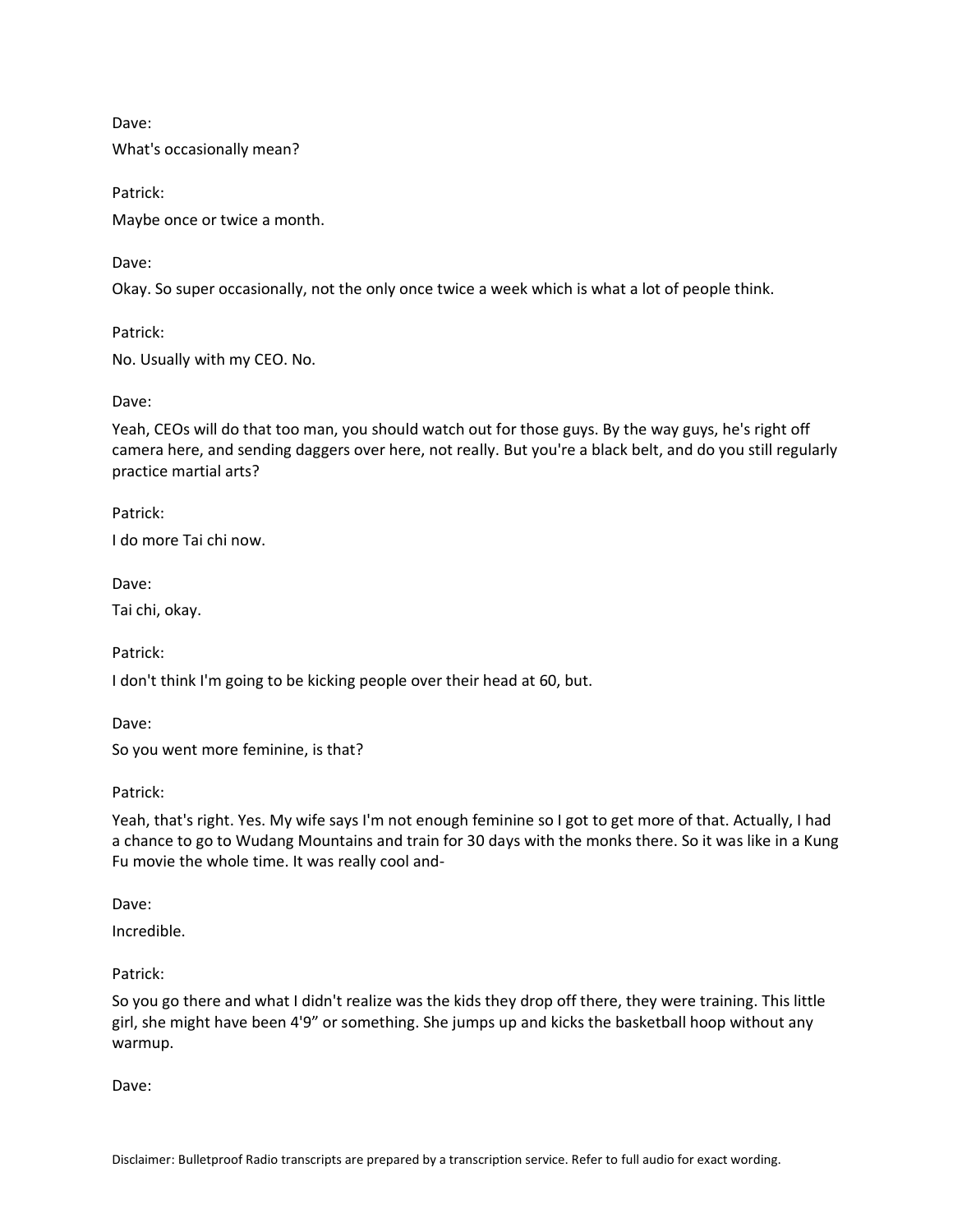What the heck?

Patrick:

And these kids were just super athletes. They either make it as a martial artist and they train every day for eight hours or they become Daoist priest, and then they have to measure, they have to memorize the Dao which is thousands of pages, so they really work out hard.

Dave:

So they don't have to memorize.

Patrick:

Right. In a month though by the way, I only learned one form. So people in America think, "I've spent a month, I should have learned all seven forms." No, I learned one form for a whole month, yes, yeah. That's all they do. They go, "You want to come ..." And that was supposed to be for six months, but I couldn't get away for six months.

Dave:

That's a long time.

Patrick:

Yeah.

Dave:

Wow Patrick, that's pretty neat. You've also though I think earned credibility because of that with some of the UFC athletes.

Patrick:

Oh yes.

Dave:

And so you've been able to use BrainTap on Corey Anderson and some others. What do combat athletes or martial artists get from BrainTap?

Patrick:

Well, first thing is that we call it, it's neuroprotective. So part of the study is instead of waiting till you get a traumatic brain injury, you're always maintenance in your brain by bringing energy through the form of lights on and vibration, the brain can heal itself on an ongoing basis. The biggest problem is not the knockout punch, it's the practice is leading up to the knockout punch and getting those CTEs as they call them and the brain is not reorganizing them.

So what we're finding is that we can get them to sleep better, keep their memory, their focus, their concentration, and then also just keeping them positive because they have anxiety too even though they have brute force, but they still have the stress and anxiety. So lowering that and sleeping before the fight is really important. In fact, Corey Anderson talked about on ESPN that in his room, he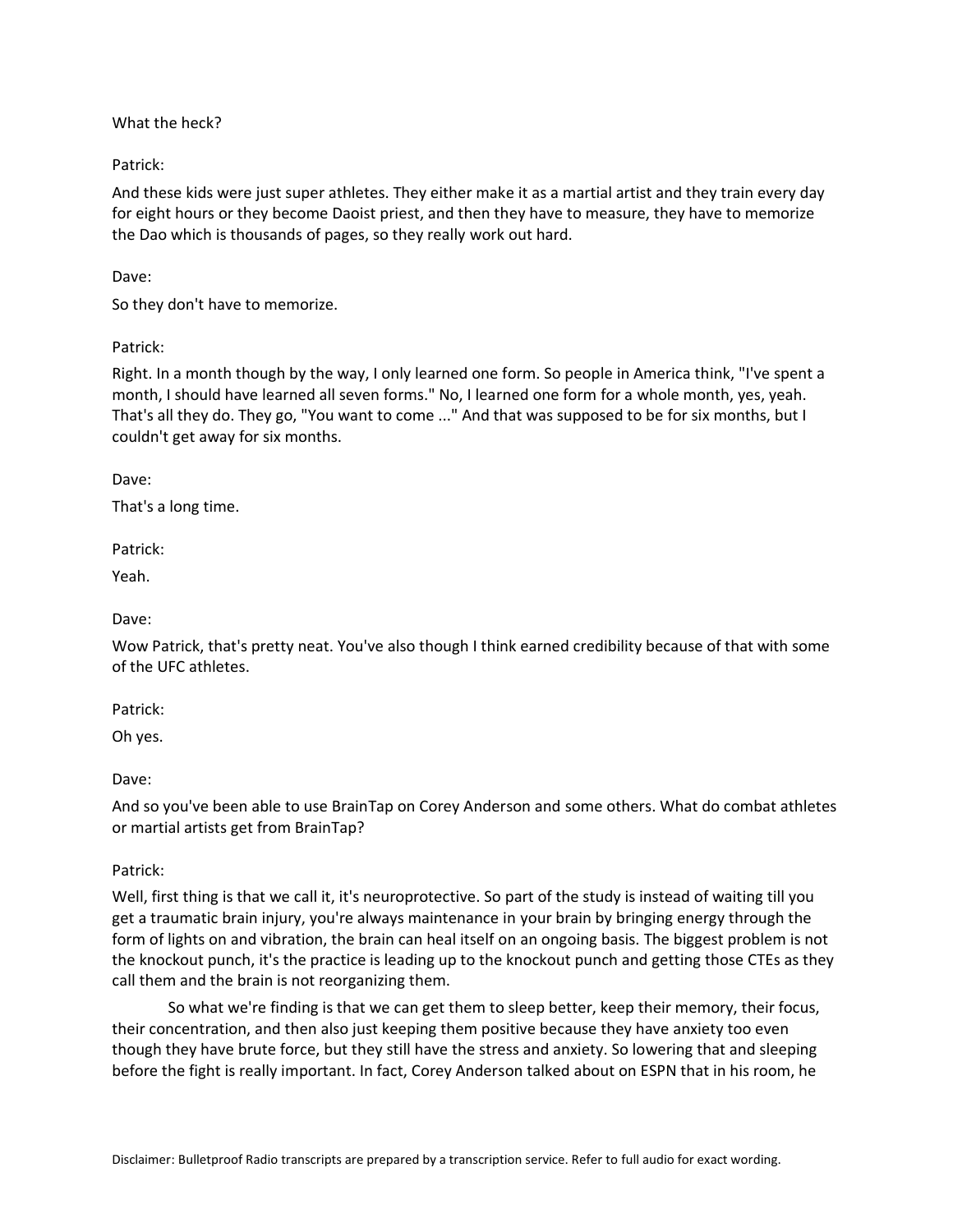was doing the BrainTap before he went out and fought and he was listening to one, "It's Your Time to Shine," which is a session we have for sports.

And he said he visualized knocking the guy out in 49 seconds. And then he knocked him out in 49 seconds. So that was really good when he said that on ESPN. We could see a spike in our people going to our social media pages and looking, but then the other of course, once he said that other UFC fighters who, "Hey, what's going on here?" So we can show them after they work out, it's all about recovery because most pro athletes, they don't have a problem working out, they're overdoing it actually or they're not eating correctly is one of the other things, then they're not recovering.

They think, "Oh, I'm going to go have a beer or two to unwind." And that just destroys everything they did that day. If you saw a brain after two or three drinks, you'd only drink a couple times a month too. So if people don't realize what happens to their brain doing these things, that's what's so cool about biohacking is we now have tools then we can say, "Hey, you can wear a monitor all day." Right? And shows you, "Hey, I just ate the Snickers bar. It really does hurt me." Before you're tricking yourself saying, "Hey, that's the healthiest junk food bar."

#### Dave:

It's funny because you really aren't going to feel high blood sugar. It's very tough. Even with a monitor after probably a few years, you might be able to get a little sense for it. I got to the point where I can say, "I'm within this range, it's not super crazy high probably because then you feel a bit lit up and you know at low feels like at least." So you've got it. With brainwaves, I think it's a lot harder to do, and with the, let's see, I think I've spent four months with electrodes on my head at this point with the 40 years of Zen stuff.

So I can feel certain states, but most of the states that are interesting, it's not like, "Oh, I had alpha." Well, you always have alpha, right? Or, "I had alpha on this half and this half." Yeah, that's relatively old stuff. The stuff we're doing now is advanced mathematical functions. I can't necessarily feel one of those except when you get it right. You're like, "Oh, everything around you is very different." So that's a thing where you're not probably going to get there. But if you take a hit to the head and I've had a couple of those in the last six years, one of them I was swearing all the time, I couldn't play, even go fish. My working memory was shot.

I had a little bleeding in the brain. I sent angry emails to Tim Ferris for something he didn't do. Sorry Tim, and actually once I was healed, I sent him a note. I'm like, "Tim, I'm so sorry. I didn't even know what was going on." He was very gracious about it to his credit. And then I looked at suing someone who didn't need suing. I was out of my mind, but I didn't know it. And it's a long lead up to my question for you which is when you're working with these athletes, you're able to pre-condition their brain so it's less likely to have that kind of response when they take a hit or do you do it after they take a hit so they recover faster?

#### Patrick:

We do both because you have to be preemptive because they know they're going to get hit. It's not like we're doing this also with different people, with snowboarding and different athletes like with skiing because they're going to fall down all the time too. So any sport that has to do with or football for instance, the brain needs be maintenanced. And if not, when you have a brain injury, what happened with you and happens to a lot of people is that your brain will go into a high Delta mode, and that means that it wants to reboot because you have a lot of inflammation, a lot of damage.

So the brain is saying, "Hey, you need to just go to sleep and let me take care of this." But we don't want to do that. We want to get up and move and, and have our life. And so once that happens,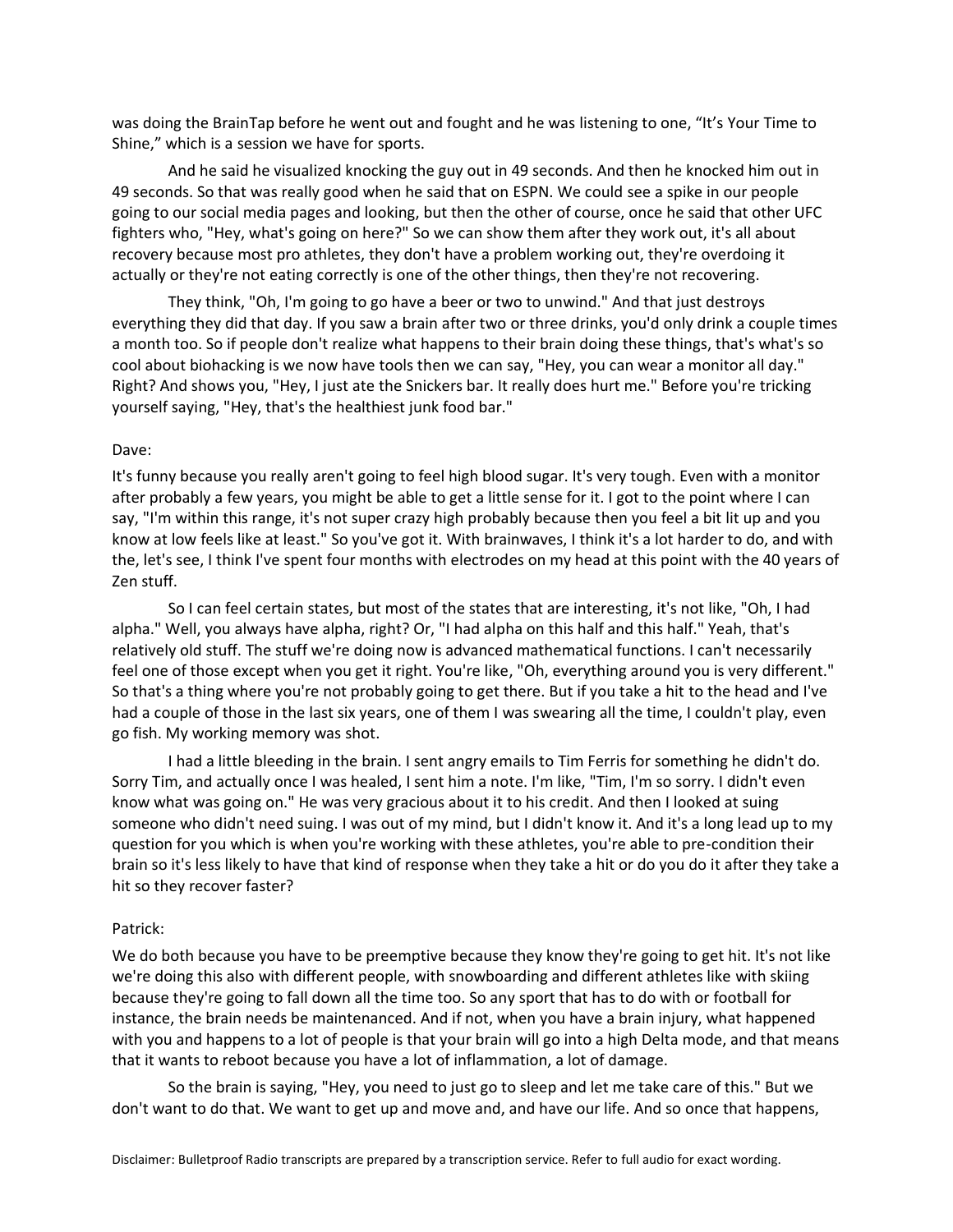used to be they put you in a dark room and not any noise. And that's probably the worst thing because then the brain starts thinking, "This is normal." We need to get the brain back to normalcy, and that normalcy is again that 45% beta, 30% alpha.

### Dave:

I can't imagine how light sensitive I was. If I saw ... So full disclosure, I took that brain injury at Burning Man and there's lots of blinky lights at Burning Man and within like 10 minutes of it, I'm like, "I'll cover my eyes because I can't see anything blinky." And actually put on the darkest of the true dark glasses that cut out a lot of the spectrums and then I can have my eyes open and a lot of people with migraines and all will do the same thing just to turn down. It's like noise canceling headphones for your eyes for the little while. I can't imagine though putting the BrainTap on right then because I guess I would've waited a couple days.

#### Patrick:

Which was designed for headaches actually back in the '80s. When the brain is in sync, you don't see the lights at all. It's like the black lines on a film that you edit out, the brain will actually edit that information out because it's not really using the light receptors of our eyes, it's using cranial nerve too. It's basically saying, "Hey, there's something going on over here. There's something going on over here." And it's not really the way we see, it's more about if we were in a cave let's say, and light came in, we'd wake up, but we're activating different regions of the brain. And so-

#### Dave:

And your eyes are closed to be really clear. So it isn't seeing, it's just light, dark, light, dark.

#### Patrick:

And if somebody were to get these and they had a traumatic brain injury, we don't recommend using the lights for 30 days after.

#### Dave:

Okay. That makes sense, but [crosstalk 00:47:05], let's talk about sounds. I started using sounds for hacking my brain in the very, geez, in the early '90s. So that's I guess a long time ago now. And there were a couple companies who did that. There was The Monroe Institute, which is the preeminent one who did a lot of the work. And then probably even more successful was CenterPoint with Bill Harris who passed away, he's been on the show. He was a dear friend. I dedicated one of my books to him.

So these were two of the pioneers in the very first generation of sound therapy. So I learned about binaural beats and actually made my own. I'm like, "I should be able to do this." So I got to now I'm dating myself again, sometime in Windows 4 or something, Windows 98, some sort of an app that it was a video game sound effects thing. I'm like, "Oh, I can do this." So I'd make my own binaural beats and I'd actually go use my own files to hack my brain, but it didn't work as well as all these other things that were done by people who knew a lot more than I did and what I learned about is two technologies I want to explain, then I want you to go into what you're doing. The original sound in treatment is called drumming.

#### Patrick:

Mm-hmm (affirmative). Yes.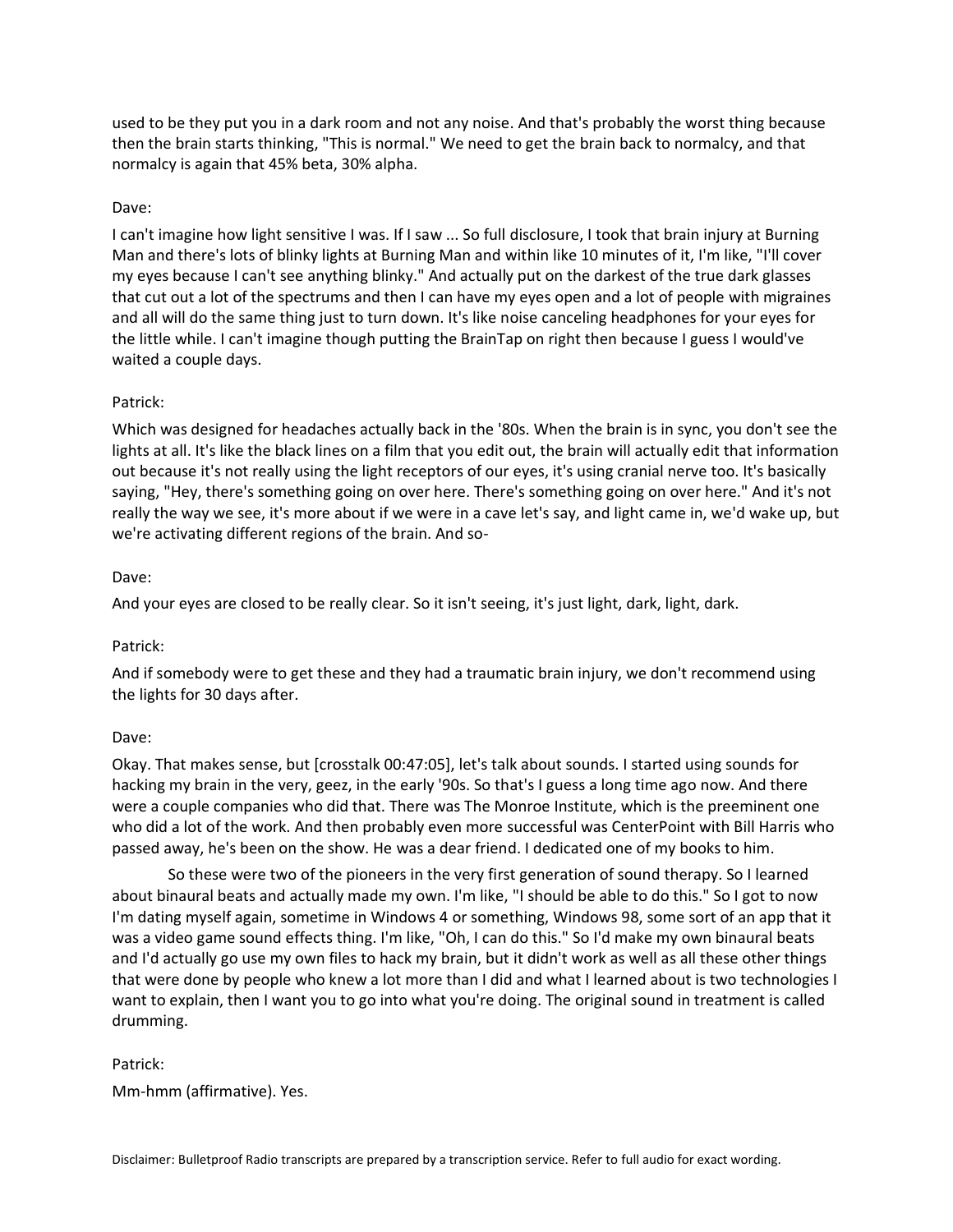### Dave:

It's Monaural Beat is one. And so, but it's true. If you beat at a certain thing and I've done work with a Siberian lineage Shaman who pulled out his drum and beat at a certain frequency, and then within 20 seconds maybe of doing that, he just literally dropped to the floor. That frequency leaves his body, hits the floor, starts snoring and goes to the underworld and does the Shamanic stuff. So that's the power of one to a brain who can do that, and then the next one would be Tibetan singing bowls, one bowl on this side, one bowl on this side, and all of a sudden you hear a woo, woo, woo and your brain does something. So these are not new technologies, but you've taken it a few steps past that. Can you explain isochronic and phantom and all the stuff you're doing?

### Patrick:

Sure, sure. Well, what I tell people is we take ancient traditions and make modern technology. So I don't think there's anything new under the sun. People just figure out how to like we did. We made it commercially available that people aren't getting it. So I'm a big believer in shamanistic drumming and things like that. So what we looked at was what's happening the ... That's like more like an isochronic tone. So if we look at the earth for instance, if you and I were on a spaceship moving toward Earth, the Earth would have a frequency between 0.01 and 100. Some people say up to 400 because they've had brain states up to 400.

Dave:

When you say the Earth frequency, you're talking about [crosstalk 00:49:33]?

Patrick: I'm talking about by a volcano would be about a hundred.

Dave:

What would be the [crosstalk 00:49:37]?

Patrick:

The Hertz frequency.

Dave: Hertz frequency of what?

Patrick: The planet. If you're standing there, [crosstalk 00:49:42]

Dave:

Is that a magnetic or an electrical?

Patrick:

It's electrical. Electromagnetic.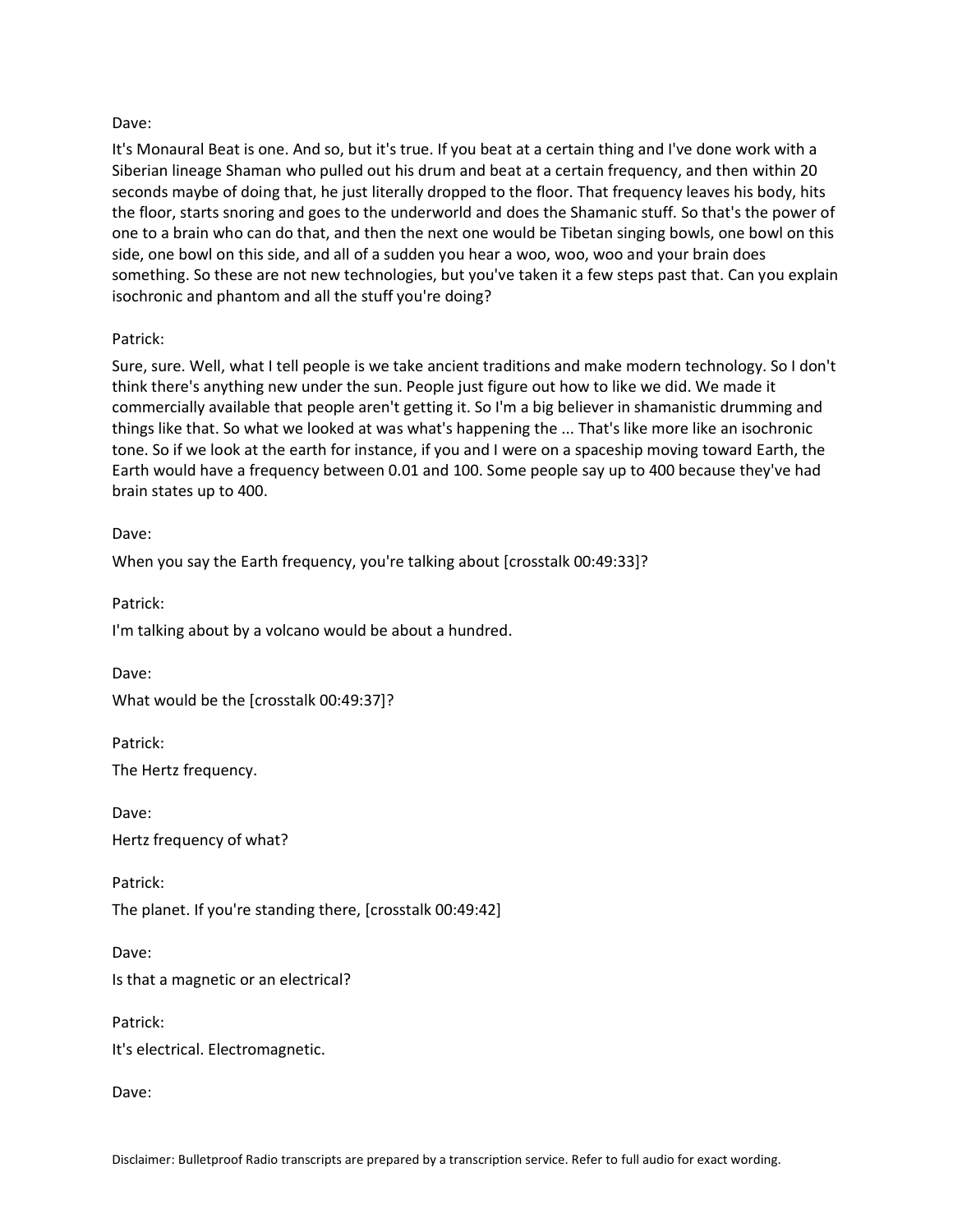Electromagnetic. Got it.

Patrick:

So the planet has a frequency.

Dave:

Yeah.

Patrick: So everything is frequency, right?

Dave:

Okay.

### Patrick:

This table has a frequency. This mic has a frequency. So let's say we're standing in a ... When you're talking about the cave for instance, we're inside the cave, that's 7.8 Hz frequency because the mountaintop, that's what most people call the earth frequency, right? That's theta. So our brain actually is always sinking to its environment. That's why if it's chaotic, in your case with all the sounds, that's causing some disruption. So you had to filter it out. You had to learn how to do that.

Most people just do that normally, they tune out, right? But our brain is always engaged. So for by the ocean, it's 10 Hz frequency. So we're looking at that. How does that happen? So if we put on earphones and eyeglasses, we're actually filtering out the reality that we're in, we're creating another reality which is our internal reality. And so we can't have both. That's why when you're in class and you daydream, you don't hear the teacher. You're basically playing ball in the yard instead of listening to the teacher. So we're going to take them away from this external world, and we're going to put them into a synthetic world where we're going to stimulate them with sound.

So we live in a synchronizing universe, all people have to do is go to YouTube and put in synchronizing metronomes. There's a guy who starts 200 metronomes and they sink. So our brain wants to be in sync, our body wants to be in harmony, but other things drag it of there. So we use a sound. So by neuro beats in general, we're going to put a frequency in one ear like the singing bowls, they're going to have different size singing bowls maybe, whatever the difference is, the brain actually makes a phantom sound. That phantom sound what we found out in the '80s and it was actually not till '92 when they had the neuro techniques or the neuro equipment that we could actually measure what was happening.

### Dave:

Because we could measure brain waves very well before that, right.

#### Patrick:

Before that, we were using mostly respiration, heart rate and things like that, but not HRV, it was different than that.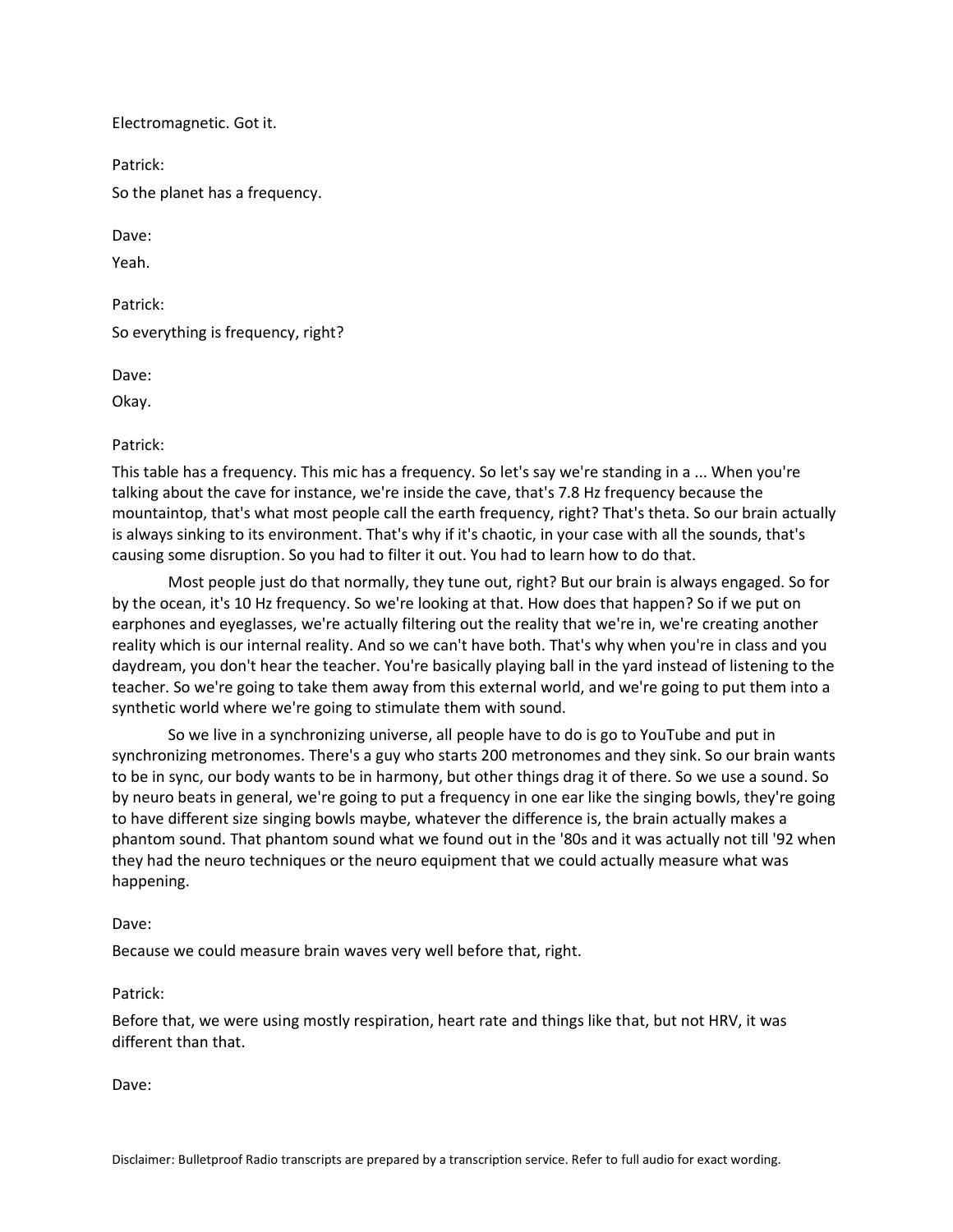It's pretty brutal.

Patrick:

But once we started being able to measure the brain, we could track how the brain changes. We know that every three to five seconds, we need to make a change or interrupt the pattern. If not, the brain will go "bye-bye," it's like advertising. They know they can only hold your attention for so long. The brain only has so much. So let's say you have a fully functioning, both ears work perfectly, isochronic tones can work really well for you. And by the way, our first program that we did was called the mc2, we actually licensed The Monroe Institute's binaurals.

Dave:

So you got their sounds because they were the most tested on the planet?

Patrick:

Yes.

Dave:

Okay, very cool.

Patrick:

And I actually had property and shipment in Virginia, just three doors down from them. So I knew them [crosstalk 00:52:20].

Dave:

I never got to go, are they still, I don't think they are.

Patrick:

Yeah, they're still there. Yeah.

Dave:

Oh, in was always my dream in the '90s to do that, and I never did. I ended up going down a different path, but what they had done, and guys, this is like the ancient history of brain hacking, right? It was change the sounds based on what your brainwaves were doing. And I think things have evolved a lot in the last 30 years or 25 years or so, but it was the first group to do something like that and the learning that came out of that was the impact of the sounds on the brain so then you don't have to go anywhere, you get the sounds and you actually license the sounds and BrainTap so that you can use those to tune where the brain goes, and then you layer in the vibration and then the lights even on the acupuncture meridians on the ears. So then you're stacking the lights up with the binaural beats.

Patrick:

So what's happening in the right ear with sound is happening in left eye with light. So we're doing binaurals with light.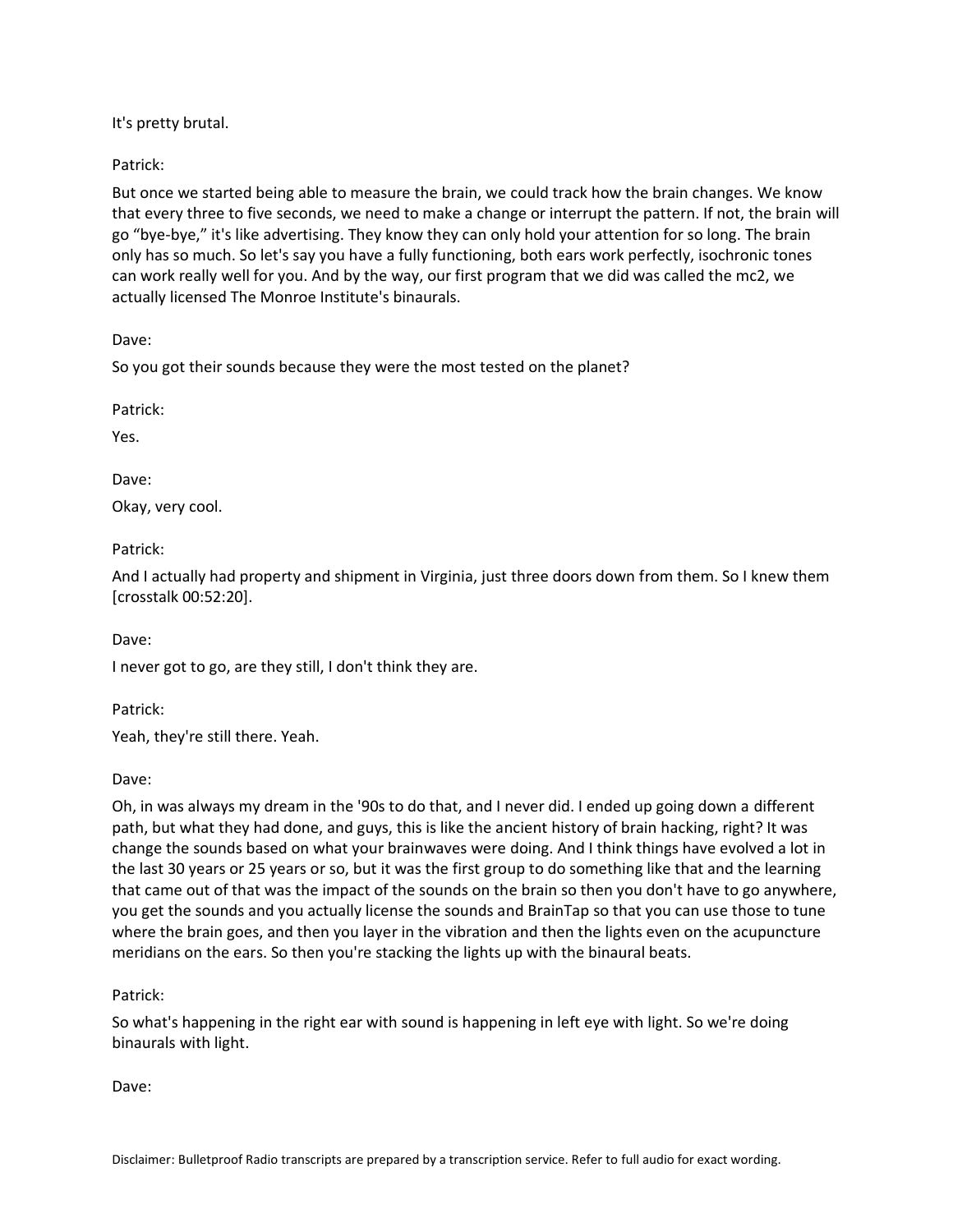Very cool.

Patrick:

That's why when your brain doesn't see them, it's because they're in sync just like your brain doesn't hear either a sound in the ears. Now what we did was we found out, it happened to me, I like you were traveling a lot, I had my ear drum busted on a flight. And so I had to get it repaired. And then now I have 20% less hearing there, and I found out that I wasn't tracking to the binaurals, but if I could layer in the ice chronic tone that matched it, now my brain could make up that difference.

Dave:

Yeah, it will fill it in.

Patrick:

And both of them work really good separately. But when you stack them, it's like we're giving the brain another piece of information that is healthy. And to give you an example, we did a study in Provo, Utah with an amino acid for the brain, it's an addiction center. And they actually were measuring through urine analysis how much nutrients the people were actually using and not using.

Dave:

Wow.

Patrick:

And they found 30% more absorption into the body if they were doing BrainTap rather than watching their phone while they were getting this IV treatment.

Dave:

Wow.

Patrick:

So when the body's in this relaxed state, so if we can get the body into the relaxed state, now the body can do it. It does better, and that happened because we were synchronizing the brain. And most of the people in that study used only the earbuds because they didn't know they were photosensitive or whatever was going on.

Dave:

But it's kind of cool because you guys have an app as well that uses just sounds, right?

Patrick: Mm-hmm (affirmative).

Dave:

And that alone is profoundly strong stuff with a long history of use and understanding of science behind it. And so I like the idea of, "All right, if you've never experienced this state, use the sounds to get there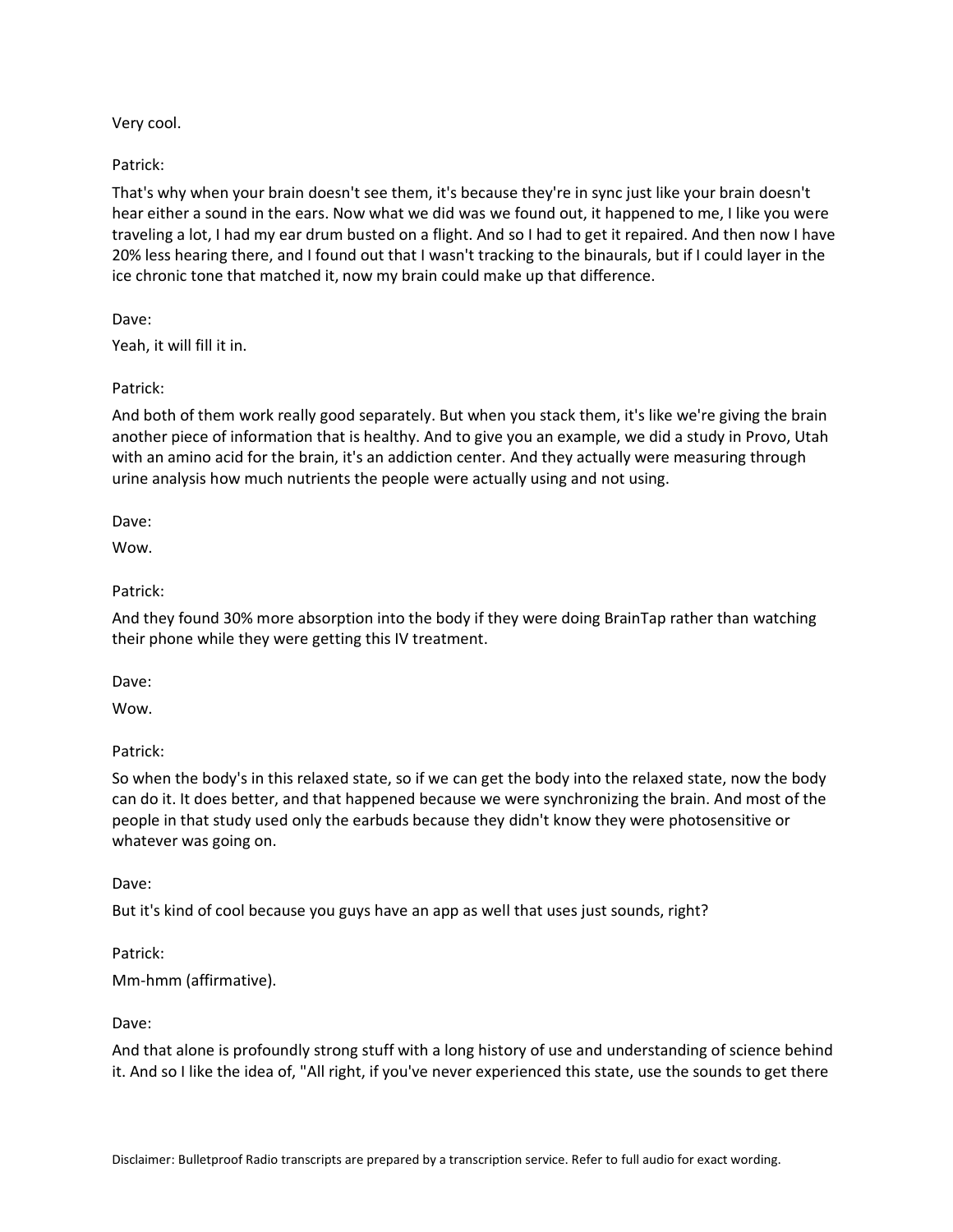and say, oh, can I go deeper and faster?" And then you end up getting the full, what do you call it? The headset? I guess eyes-head? Headset? What's [crosstalk 00:55:04]

# Patrick:

We call it a headset. It used to be called a visor, some people call it a visor, but we call it a headset because it's connected.

### Dave:

It's got both. And you can wear it, it's kind of cool. You can wear it so that the headset or the visor isn't in front of your eyes so then it's basically a headphones.

### Patrick:

The default setting is no light. So when people listen at night and they just want to black out the light and go and get to sleep at their room or if they're in a place that's not dark.

Dave:

Yeah.

### Patrick:

They can just put the visor down and it won't flash. You have to click the button to get it to flash. And it has five different settings and most people will contact us and say, "How do I get more light?" Because once the brain learns how to run energy, it's all about energy. So if we can run energy and that's where the ear lights come in because we can show the meridians and how the body recharges through and meridians of the body, but when you're doing it with sound, the body's already used to doing it. So now we're more adaptive to sound than we are light.

And then, but light amplifies it where there's a lot of great studies. We do a lot with light other than this as well to show how it works with the brain. We talked about this in one of the other conversations we had. We need to get light into the brain as quickly as possible so that it can heal. The body knows how to heal, but if it doesn't have light like Dr. Cousin said, it's the most under prescribed nutrient on earth. So we need to get it into the brain so that's why the eyes and the ears, but the sound sets it up.

Just doing the sound the light alone, we have some people that do ... For some reason they do just the visor lights without the ears, without hearing it. I don't know how that works so well because we've never done any because I wouldn't imagine that you'd get the same brainwave and train with, but maybe you are.

#### Dave:

I have purchased through the course to my life, even when I really couldn't afford it, pretty much every one of the technologies that I could find around that sort of stuff. And I've had light sound goggles. In fact, I have some from the '80s, it might have been from your company, right?

Patrick:

Yeah.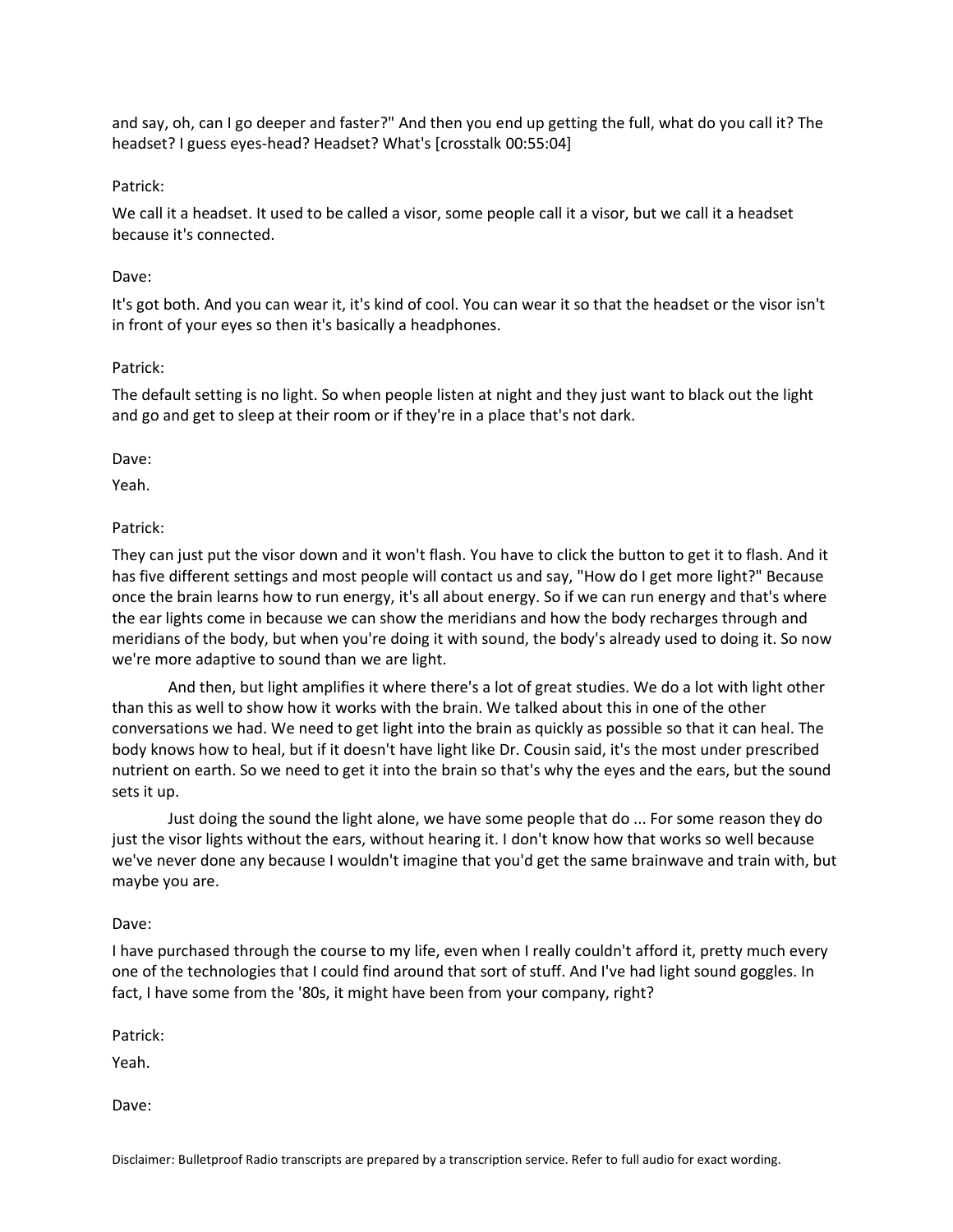Some collector ones that could be in a museum. And generally my experience has been even with different colors and patterns and all the different things that have happened, light by itself blinking in the eyes, is good for trippy visuals.

Patrick:

Oh yeah.

Dave:

But I don't know that it's going deep in the brain, but when you add in the sounds, especially really well formulated ones, it's a much, much deeper experience. That makes a lot of sense. You also of though, you have, what? 100 plus programs in 12 languages, and are you reading in all of those languages?

Patrick:

No, no, I'm not. They're using my scripts. We have over a thousand word sessions because we now know you can change 2,300 gene expressions through the words we use or the foods we-

Dave:

No you can't.

Patrick:

You can't?

Dave:

See what I did there? I shut up half of your genes. One of the weasel words.

Patrick:

Yeah. Well even when I was doing the research about the biophotons, they're educating our body to change every 40 seconds at the DNA level. So if we give energy, now we can change appropriately. If we're not, we're changing more, we're aging in other words instead of staying youthful and young because there are a lot of science shows that we can keep our ATP production up, our energy up and we can detox and we can provide our body with the right nutrients, the potential to live a lot longer than 70 years is to our advantage.

Dave:

You said something a little while ago about that ability to absorb nutrients in a rest and relaxed state. And it makes so much sense if the body's in a fight or flight state, it's like, "Why would I bother absorbing nutrients right now? I'm going to either kill something that I can eat or kill something that's trying to kill me." So it's inappropriate to be absorbing nutrients when all systems are pointed externally. Right?

Patrick:

Mm-hmm (affirmative).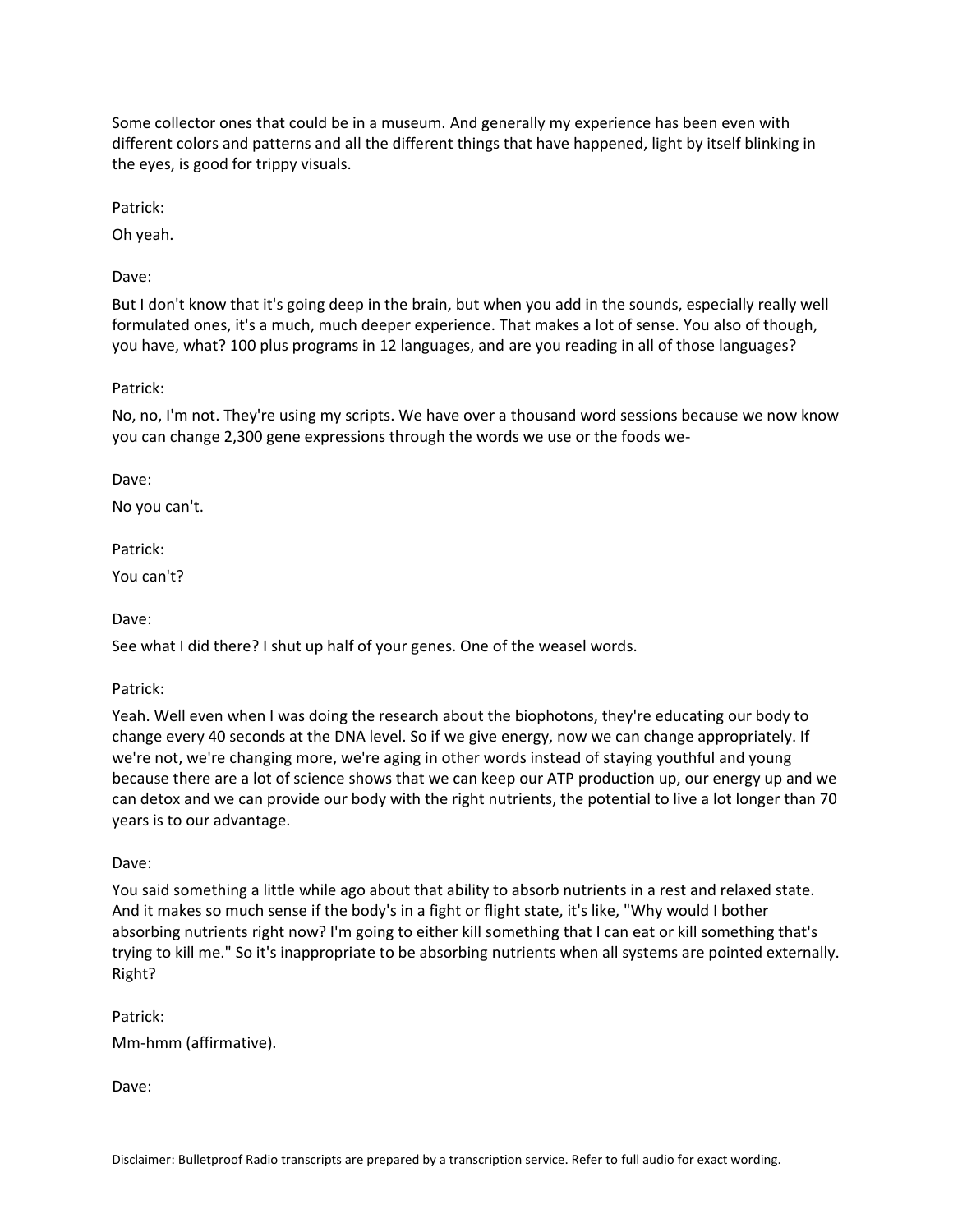So I've seen other research where people do forgiveness which is a core part of the work that I do, which changes your brain state radically as well as almost anything that puts you in parasympathetic where not only can they absorb nutrients better, they can also dump toxins much better. So do you think people should take charcoal or glutathione or something before or after a BrainTap session?

# Patrick:

Well, I do. But anything you can do, that's why we call it the first wave of wellness. It started in 1890 with Dr. Kellogg and now what you're doing and following it, so he's the first one to do travel medicine, not like the Wellville movie. I grew up in that town, so I know the real deal. He had the first health food store in the world was in our hometown.

Dave:

Yup.

# Patrick:

Like I said, you can't out think a bad diet.

### Dave:

It's embarrassing though. If that's where really where it all started, I might not always entirely agree with you there because he did talk about health food, but Kellogg's primary motivation was to reduce male sexual desire because that was the root of all evil. So he literally invented testosterone-lowering foods which was-

# Patrick:

Well, he is Seventh-day Adventist, everybody has their own little yeah idiosyncrasies. When I went to that, when I'd go to the hospital in Michigan though, I would go there because they had healthy foods in the hospital, not unhealthy foods.

Dave:

Oh, compared to anywhere else. Yeah.

Patrick:

I think that the there's always you've got to look at the political agendas of people. Back then, of course that was the demon.

#### Dave:

Of course it was, and so between Graham crackers and corn flakes, that was pretty much like, "Great, let's ..."

#### Patrick:

Well, that was his brother, not him. He was the medical doctor.

Dave:

Oh, do I have these guys mixed up?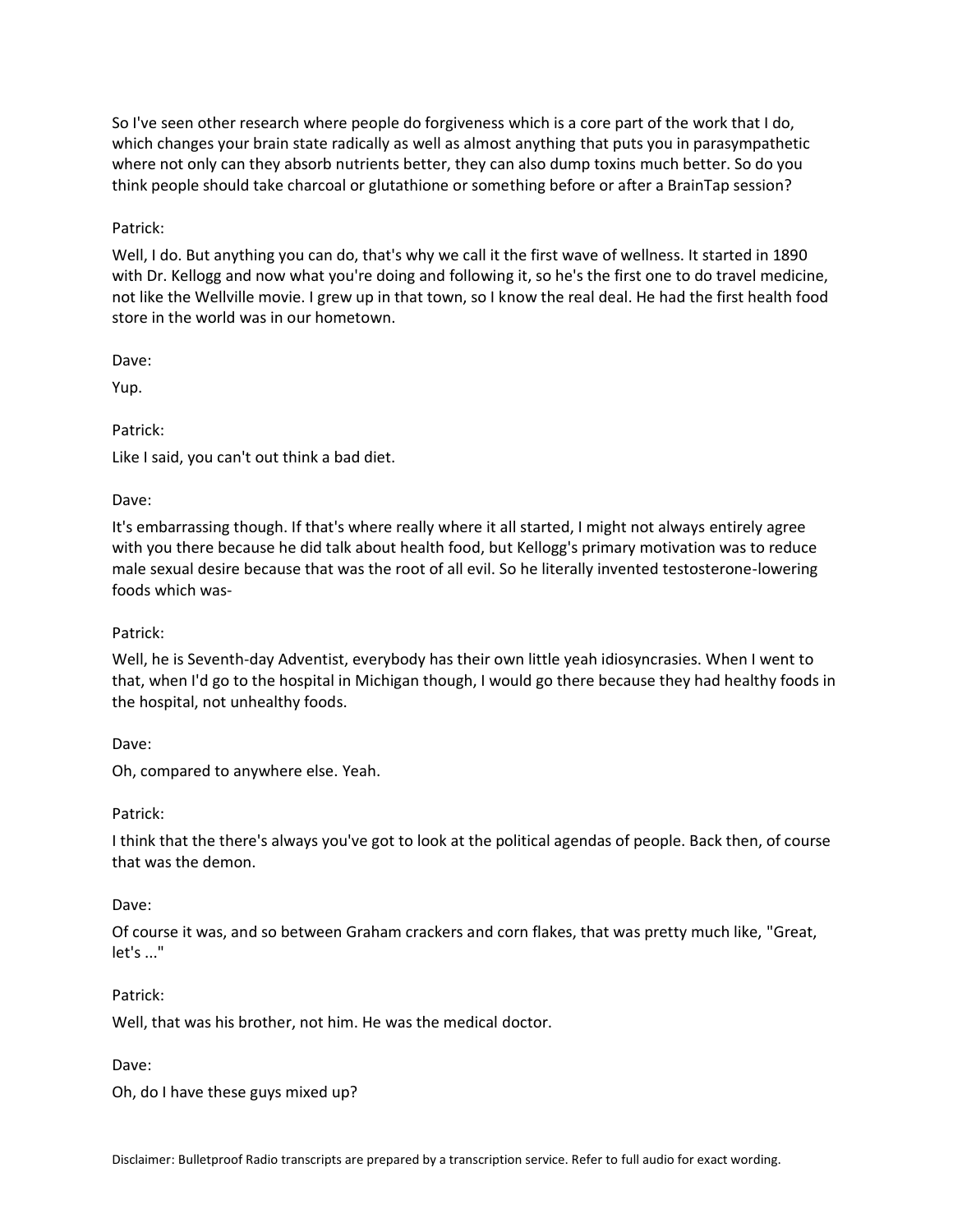# Patrick:

Yeah, his brother was the one-

Dave:

Oh, thank you. See, I've been corrected now.

# Patrick:

Yeah. So Dr. Kellogg, we might not agree with some of his foods now because of the science, but he would do basically warm cereals was his secret and eating healthy diet, minimal amounts of meat, but good meat, but the Seventh-day Adventist were mostly.

Dave:

Vegetarian.

Patrick:

Vegetarian.

Dave:

And you can pull off vegetarian if you eat enough eggs and cheese and you tolerate those pretty well just to get the fats, right? So, and compared to what a lot of people are eating back then, I think they were doing better, right? Spoiled whatever. So, okay. Well I'm glad we separated out there were two Kelloggs. I only knew about one of them.

# Patrick:

Yeah, the brother took his name. If you had a Hank Asprey and he went out and started selling something based on your name, that's what-

Dave:

Yep. I know how that feels. Okay. That's interesting. Okay, very helpful. So this was the beginning of the health movements going back to 1890. This is where biohacking has gone. So we went through our 1970s, low fat phase, maybe a little bit of the '80s when there's Susan Powder, the insanity of having enough fat to make cell membranes and all that stuff, right?

Patrick:

Mm-hmm (affirmative).

Dave:

And then we ended all the really heavily processed stuff in the '90s, and then we started waking up and saying, "Oh, less processing, et cetera." So we've had these arcs and these things that come and go. By the way, yoga and lots of sex was the '70s, right? And lots of pot probably in the '70s and the '60s, right? And now it seems like the pot and psychedelics are coming back.

So we have these waves every 20, 30, 40 years, and you've been around long enough and you've also studied the history of our field here. I feel like biohacking's job is to bring a lot of this together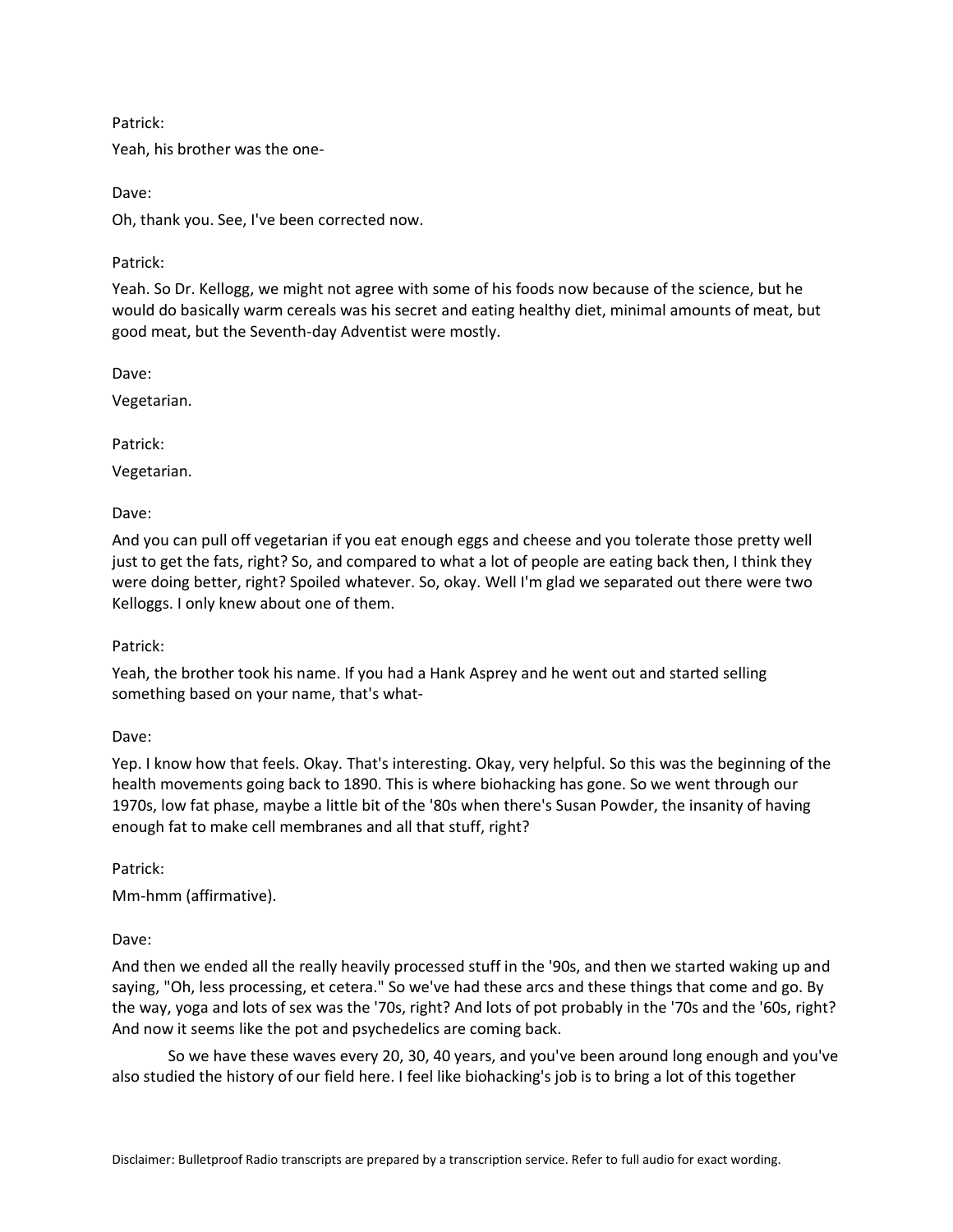because I'm not sure light sound and neuroscience would've really hung out with the hippies in the '70s, right?

Patrick:

Right.

# Dave:

They would've been trying to put them in jail. Are you hopeful? Do you see over the course of your career a positive direction for all this stuff?

# Patrick:

Oh yeah, I think that if we could get the politicians out of the way and let people control their own health, I think when you're healthy and you have energy, basically you're like a light bulb in the middle of the room, that's a 100 watt, everybody else is a 25 watt light bulb, they're not going to shine brighter than you. So I think-

# Dave:

They're going to attune to you is what they're going to do. So that's why the more powerful you are, the better of a person you have to be because otherwise, you [crosstalk 01:02:50]

# Patrick:

There's actually research, I don't know if you've seen it, recent research, they can actually have the voltaic discharge from the heart now, they measure it. Somebody who's in gratitude and forgiveness 200 times more light than people who are in fear and anxiety. So we've got to be in the light. We got to be the ones that are showing. Nobody wants to follow some of this, not practicing what they preach anymore. It just shows up everywhere. So you have to have that full commitment to your health. Not a part-time commitment because it shows up.

# Dave:

Mm-hmm (affirmative). It will definitely show up, And I don't know all the mechanisms of entrainment, but we know heart rate variability is there. So the person with the highest amplitude, the strongest heart rate variability, tends to change the other people in the room. And it's funny. We're here at the Biohacking Conference. For the first time since the first conference, I'm emceeing my own conference, which everyone told me not to do because it's a huge amount of work to be the MC and to introduce every speaker and all. But I've missed having the conference for the last year and a half or so because of all the pandemic, government cancellation stuff. So I'm like, all right, I'm going to be on stage.

[inaudible 00:00:38] much time with the audience in our community as possible. So for me though, that means before I go on stage, I will be doing exercises that raise my heart rate variability, and I will be doing everything I can to be in that state so that the audience will resonate with each other and with me, and we'll be in the right state. And they don't teach you that in speaker school. But there's another guy who understands that really well. Tony Robins can pull that off in orders of magnitude greater than what I'm talking about.

But backstage with Tony, he has his energy workers. There's Dr. Barry Morguelan, who's been on the show. Dr. Barry is speaking at the conference. Energy for success is what he does. And I do his exercises. So I'll be back. He'll probably be standing next to me and telling me how to move my arms or